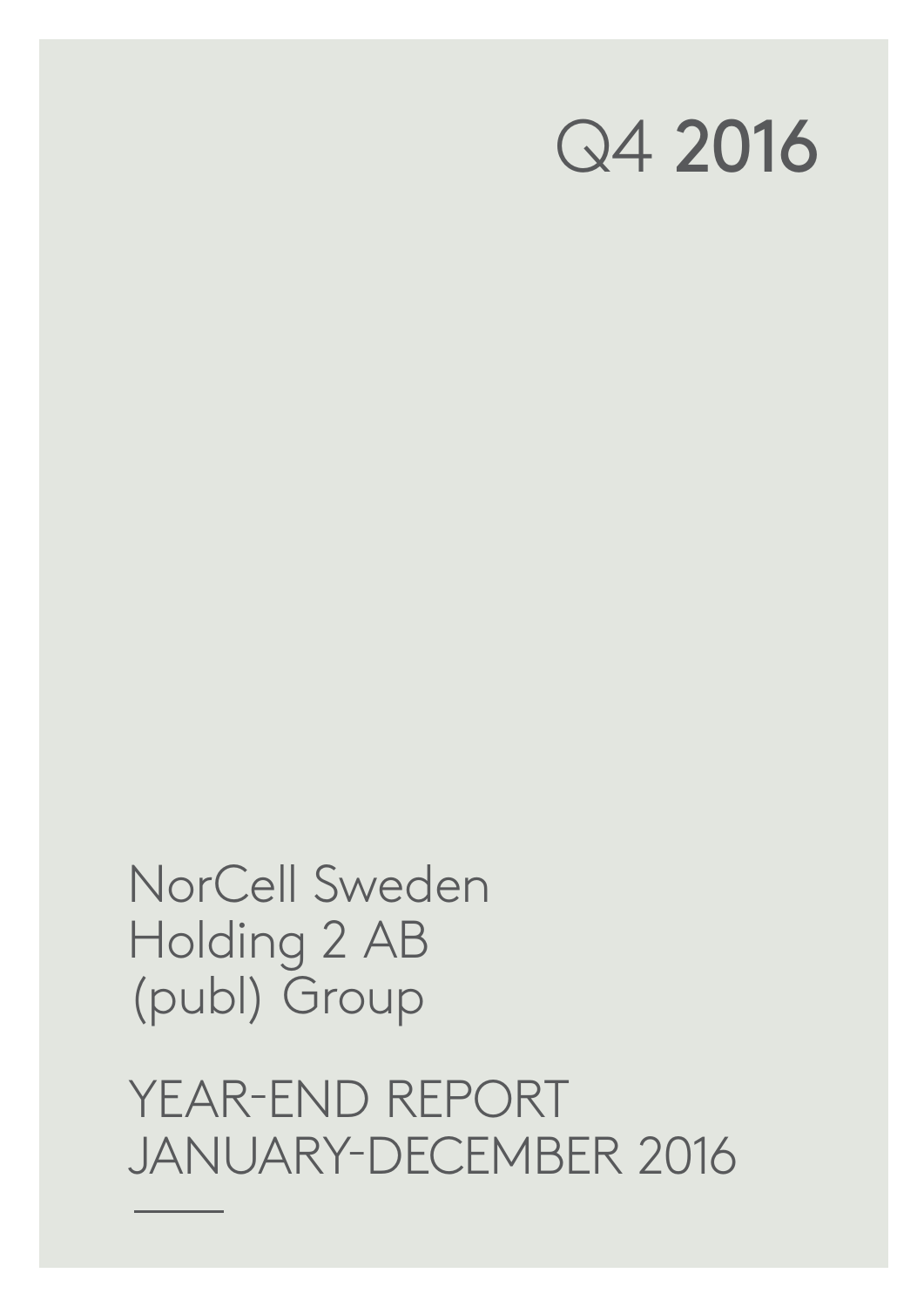# YEAR-END REPORT JANUARY-DECEMBER 2016

### FOURTH QUARTER SUMMARY 2016

**Revenue:** SEK 1,780m (1,271), up 40.0%. SEK 1,333m organic, up 4.9%.

**Operating profit (EBIT):** SEK 231m (195), up 18.6%.

**Underlying EBITDA**: SEK 699m (598), up 16.8%. SEK 622m organic, up 3.9%.

**Cash flow from operating activities:** SEK 569m (312), up 82.2%.

**Operating free cash flow**: SEK 393m (339), up 15.9%. SEK 358m organic, up 5.5%.

**Net result:** SEK 34m (-112).

**Earnings per share:** SEK 56 (-186).

### **Com Hem segment consumer growth continues steadily:**

- Unique consumer subscribers rose by 11,000 to
- record high 945,000
- Strong volume growth in broadband, up 13,000 to 702,000 RGUs
- Digital-TV RGU's totalled 644,000, with a continued growth of 6,000 TiVo customers (penetration rate of 38%)
- Consumer ARPU flat at record high SEK 371 (371 in Q3 2016)
- Consumer churn of 13.1%, 0.4p.p. increase from Q3 2016

### **Expansion into the SDU market proceeding well:**

- Expected to expand footprint by 40%, or 800,000 households, in coming years (addressable footprint)
- •Added ~250k households in the SDU market since the launch of the expansion programme
- •Commencing trials for new build of own fibre

### **Boxer integration under way and fibre launch set for Q1:**

- Boxer integration is proceeding according to plan
- We are launching the Boxer fibre expansion in Q1. We see this as an excellent opportunity to increase profitability of the existing Boxer customer base as well as retaining customers that are being overbuilt by competitor fibre
- Boxer delivered SEK 446m of revenue and SEK 77m of Underlying EBITDA in the fourth quarter
- ARPU remained at SEK 293
- Unique subscribers fell by 13,000 to 495,000
- The churn rate rose by 2.0 p.p. to 17.7%

### **Integrating the B2B business:**

- Integration of Phonera is being executed parallel to the Boxer integration to fully utilise synergies across the Group
- The process will run through 1H17 and result in increased Underlying EBITDA and operating free cash flow due to lower operational costs and investments going forward
- Increased focus on the high-margin OnNet business

### **Financial key metrics**

|                                                        |        | OCT-DEC/Q4 |             | JAN-DEC |        |             |
|--------------------------------------------------------|--------|------------|-------------|---------|--------|-------------|
|                                                        | 2016   | 2015       | Chanae      | 2016    | 2015   | Change      |
| Revenue, SEKm                                          | 1,780  | 1,271      | 40.0%       | 5,665   | 5,000  | 13.3%       |
| Operating profit (EBIT), SEKm                          | 231    | 195        | 18.6%       | 866     | 745    | 16.2%       |
| EBITDA, SEKm                                           | 704    | 586        | 20.1%       | 2,533   | 2,290  | 10.6%       |
| Underlying EBITDA, SEKm                                | 699    | 598        | 16.8%       | 2,562   | 2,357  | 8.7%        |
| Underlying EBITDA margin, %                            | 39.3   | 47.1       | $-7.8$ p.p. | 45.2    | 47.1   | $-1.9$ p.p. |
| Net result for the period, SEKm                        | 34     | $-112$     | n/m         | 214     | $-369$ | n/m         |
| Earnings per share, SEK                                | 56     | $-186$     | n/m         | 357     | $-615$ | n/m         |
| Capex, SEKm                                            | 305    | 259        | 18.0%       | 893     | 991    | $-9.9\%$    |
| Capex as % of revenue                                  | 17.2   | 20.4       | $-3.2$ p.p. | 15.8    | 19.8   | $-4.1 p.p.$ |
| Cash flow from operating activities                    | 569    | 312        | 82.2%       | 2,235   | 1,812  | 23.3%       |
| Operating free cash flow, SEKm                         | 393    | 339        | 15.9%       | 1.669   | 1.366  | 22.2%       |
| Net debt at end of period, SEKm                        | 10.341 | 9.060      | 14.1%       | 10.341  | 9.060  | 14.1%       |
| Net debt/Underlying EBITDA LTM, multiple <sup>19</sup> | 3.7x   | 3.8x       | $-0.2x$     | 3.7x    | 3.8x   | $-0.2x$     |

1) See page 18 for definitions of financial key metrics and Alternative Performance Measures (APM). The figures in this report refer to the fourth quarter of 2016 unless otherwise stated. Figures in brackets refer to the corresponding period last year.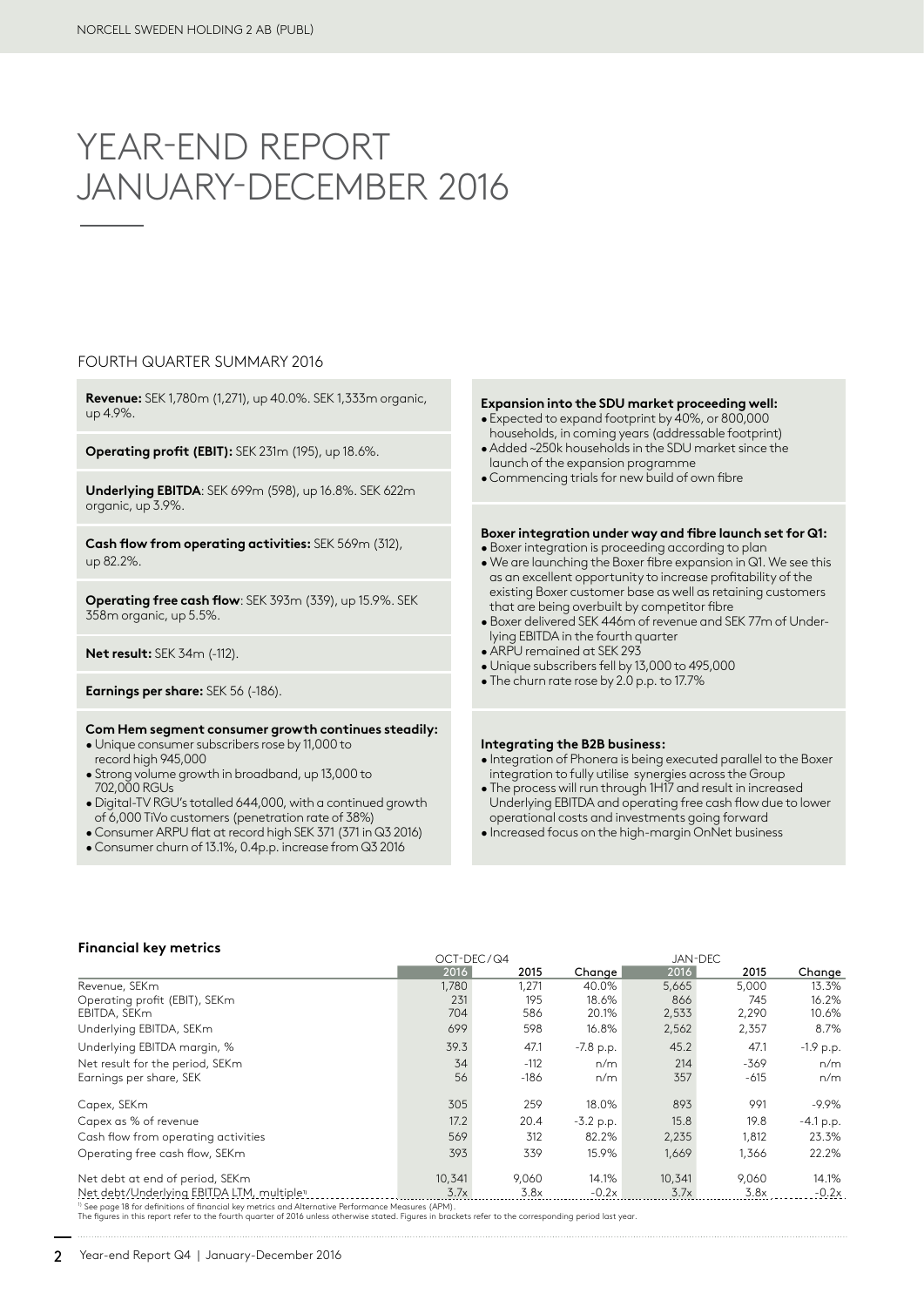# GROUP FINANCIAL OVERVIEW

|                                   |          | OCT-DEC/Q4 |           |          | JAN-DEC  |           |  |
|-----------------------------------|----------|------------|-----------|----------|----------|-----------|--|
| Financial summary, SEKm           | 2016     | 2015       | Change    | 2016     | 2015     | Change    |  |
| Revenue                           | 1.780    | 1.271      | 40.0%     | 5.665    | 5.000    | 13.3%     |  |
| Operating expenses                | $-1.549$ | $-1.077$   | 43.9%     | $-4.799$ | $-4.255$ | 12.8%     |  |
| Operating profit (EBIT)           | 231      | 195        | 18.6%     | 866      | 745      | 16.2%     |  |
| Net financial income and expenses | $-216$   | $-338$     | $-36.0\%$ | $-586$   | $-1.217$ | $-51.8\%$ |  |
| Income taxes                      | 19       | 32         | n/m       | $-65$    | 103      | n/m       |  |
| Net result for the period         | 34       | $-112$     | n/m       | 214      | -369     | n/m       |  |

Comparisons between fourth quarter of 2016 and fourth quarter of 2015, unless otherwise stated. Boxer is consolidated from September 30, 2016, affecting comparables with previous periods.

### **Total revenue**

Total revenue for the Group rose by 40.0% compared to the fourth quarter in 2015 and amounted to SEK 1,780m. Organic revenue growth, excluding Boxer that is part of the Group from the fourth quarter, was 4.9%. For the full year revenue rose by 13.3% compared to previous year (4.4% excluding Boxer for the fourth quarter) to SEK 5,665m. Organic revenue growth is explained by continued good growth in Com Hem's consumer business which grew by 5.9% for the full year driven by volume as well as price growth.

### **Operating expenses**

Operating expenses amounted to SEK 1,549m, up 43.9% compared to the fourth quarter 2015. For the full year operating expenses increased by 12.8% compared to 2015 and amounted to SEK 4,799m. The increase for the quarter as well as the full year is explained by Boxer being consolidated into the group from the fourth quarter, and by higher variable costs within the Com Hem segment as a result of volume driven revenue growth, partly offset against savings in fixed costs.

### **Operating profit (EBIT)**

Operating profit for the fourth quarter increased by 18.6% and amounted to SEK 231m. For the full year, the increase was 16.2% resulting in an operating profit of SEK 866m.

### **Net financial income and expenses**

Net financial income and expenses were improved by 36.0% for the fourth quarter. For the full year net financial income and expense improved by 51.8%. The positive change is a result of a reduced blended interest rate on the Group's debt portfolio following a number of refinancing activities, as well as lower market interest rates. Average blended interest rates on the Group's external debt portfolio was 2.9% for the full year 2016 compared with 4.4% in 2015. This resulted in lower interest expenses in 2016 despite an increase in net debt of approximately SEK 1.3bn during the year which is mainly explained by the Boxer acquisition.

### **Income taxes**

The Group recognised a tax income of SEK 19m for the quarter and a tax expense of SEK 65m for the full year, of which SEK 22m for the quarter referes to a deferred tax income and SEK 62m for the full year refers to a deferred tax expense. Current taxes amounted to SEK 3m in the quarter and full year referring to Boxer in the fourth quarter.

The taxable profit within the Com Hem segment will be offset against previously recognised tax losses carry forwards, which had a remaining balance of approximately SEK 1.3bn at the end of the year.

### **Net result for the period**

Net result amounted to SEK 34m for the quarter. Net result for the full year reached SEK 214m compared to SEK -369m for the full year 2015.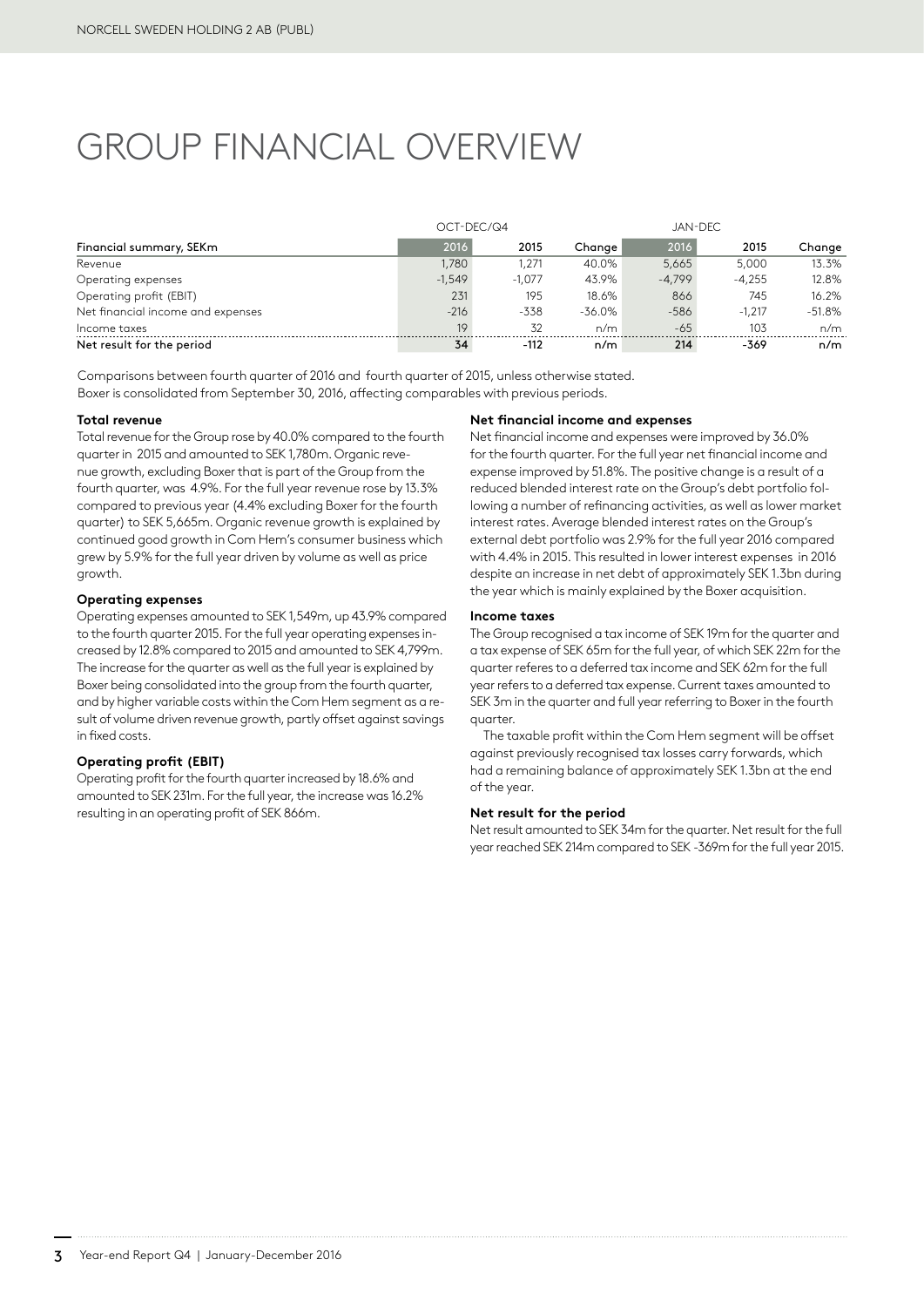|                                                                               | OCT-DEC/Q4 |          |             |       | JAN-DEC |             |
|-------------------------------------------------------------------------------|------------|----------|-------------|-------|---------|-------------|
| Reconciliation between Operating profit (EBIT)<br>and Underlying EBITDA, SEKm | 2016       | 2015     | Change      | 2016  | 2015    | Change      |
| Operating profit (EBIT)                                                       | 231        | 195      | 18.6%       | 866   | 745     | 16.2%       |
| Depreciation & amortisation per function                                      |            |          |             |       |         |             |
| - Cost of services sold                                                       | 238        | 201      | 18.6%       | 867   | 778     | $11.4\%$    |
| - Selling expenses                                                            | 229        | 184      | 24.4%       | 779   | 742     | 4.9%        |
| - Administrative expenses                                                     | 5          | 6        | $-16.7%$    | 22    | 25      | $-13.9%$    |
| Total depreciation & amortisation                                             | 473        | 392      | 20.8%       | 1.667 | 1,545   | 7.9%        |
| <b>EBITDA</b>                                                                 | 704        | 586      | 20.1%       | 2.533 | 2,290   | 10.6%       |
| EBITDA margin, %                                                              | 39.6       | 46.1     | $-6.6$ p.p. | 44.7  | 45.8    | $-1.1$ p.p. |
| Disposals                                                                     |            | $\Omega$ | n/m         |       | 9       | -54.6%      |
| Operating currency loss/gains                                                 |            | $-1$     | n/m         |       | 8       | $-15.3%$    |
| Items affecting comparability                                                 | $-10$      | 13       | n/m         | 17    | 49      | $-64.7\%$   |
| <b>Underlying EBITDA</b>                                                      | 699        | 598      | 16.8%       | 2.562 | 2,357   | 8.7%        |
| Underlying EBITDA margin, %                                                   | 39.3       | 47.1     | $-7.8$ p.p. | 45.2  | 47.1    | $-1.9$ p.p. |

Comparisons between fourth quarter of 2016 and fourth quarter of 2015, unless otherwise stated.

### **Underlying EBITDA**

Underlying EBITDA rose by 16.8% reaching SEK 699m and the Underlying EBITDA margin was 39.3% in the fourth quarter. The increase in Underlying EBITDA is explained by Boxer being consolidated the fourth quarter combined with revenue growth within the Com Hem segment, which is offset against somewhat higher operating costs compared to the fourth quarter 2015 due to the on-going expansion into the SDU market. For the full year, Underlying EBITDA rose by 8.7% to SEK 2,562m and the Underlying EBITDA margin was 45.2%. Excluding Boxer, the organic increase in Underlying EBITDA was 3.9% for the fourth quarter and 5.4% for the full year.

EBITDA is explained by higher Underlying EBITDA in combination with lower items affecting comparability in 2016 (for the fourth quarter items affecting comparability were positive as a result of insurance compensation related to previous years).

#### **Depreciation and amortisation**

Depreciation and amortisation rose by SEK 81m to SEK 473m for the quarter and by SEK 122m to a total of SEK 1,667m for the full year. The increase is explained by Boxer being included in the Group from October 1, 2016 as well as higher depreciation and amortisation on IT development projects (cost of services sold) and CPEs (cost of services sold), partly offset by lower amortisation of capitalised sales commissions (selling expenses) within the Com Hem segment.

#### **EBITDA**

EBITDA rose by 20.1% reaching SEK 704m for the quarter. For the full year EBITDA rose by 10.6% reaching SEK 2,533m. The increase in

|                                        | OCT-DEC/Q4 |        |          |        | JAN-DEC |          |
|----------------------------------------|------------|--------|----------|--------|---------|----------|
| Operating free cash flow, SEKm         | 2016       | 2015   | Change   | 2016   | 2015    | Change   |
| <b>Underlying EBITDA</b>               | 699        | 598    | 16.8%    | 2.562  | 2.357   | 8.7%     |
| Capital expenditure                    |            |        |          |        |         |          |
| Network related                        | $-114$     | $-97$  | 17.3%    | $-323$ | $-332$  | $-2.5%$  |
| CPEs and capitalised sales commissions | $-140$     | $-113$ | 23.5%    | $-388$ | $-486$  | $-20.2%$ |
| IT investments                         | $-38$      | $-37$  | 4.0%     | $-134$ | $-128$  | 4.2%     |
| Other capex                            | $-13$      | $-11$  | 14.1%    | $-48$  | $-45$   | $6.5\%$  |
| Total capital expenditure              | $-305$     | $-259$ | 18.0%    | $-893$ | -991    | $-9.9%$  |
| Operating free cash flow               | 393        | 339    | 15.9%    | 1,669  | 1,366   | 22.2%    |
| Interest payments                      | $-170$     | $-289$ | $-41.1%$ | $-278$ | $-507$  | $-45.0%$ |
| Change in working capital              | 115        | 111    | 3.2%     | 53     | 121     | -55.9%   |
| Equity free cash flow                  | 338        | 162    | 109.0%   | 1.444  | 981     | 47.2%    |

Comparisons between fourth quarter of 2016 and fourth quarter of 2015, unless otherwise stated.

### **Capital expenditure (Capex)**

For the quarter, capital expenditure amounted to SEK 305m, corresponding to 17.2% of revenue. For the full year, capital expenditure amounted to SEK 893m, corresponding 15.8% of revenue. The decline compared to 2015 is mainly a result of lower network related investments and CPEs within the Com Hem segment. Boxer is included with capex of SEK 42m in the fourth quarter 2016.

### **Operating free cash flow**

Operating free cash flow increased by 15.9% in the fourth quarter, reaching SEK 393m. For the full year operating free cash flow

increased by 22.2% reaching a total of SEK 1,669m. The increase was a result of higher Underlying EBITDA contribution as well as lower capex compared with the full year 2015.

### **Equity free cash flow**

Equity free cash flow increased by 109.0% for the fourth quarter reaching SEK 338m. For the full year equity free cash flow increased by 47.2% reaching a total of SEK 1,444m. The increase is explained by higher operating free cash flow combined with lower interest payments following refinancing activities.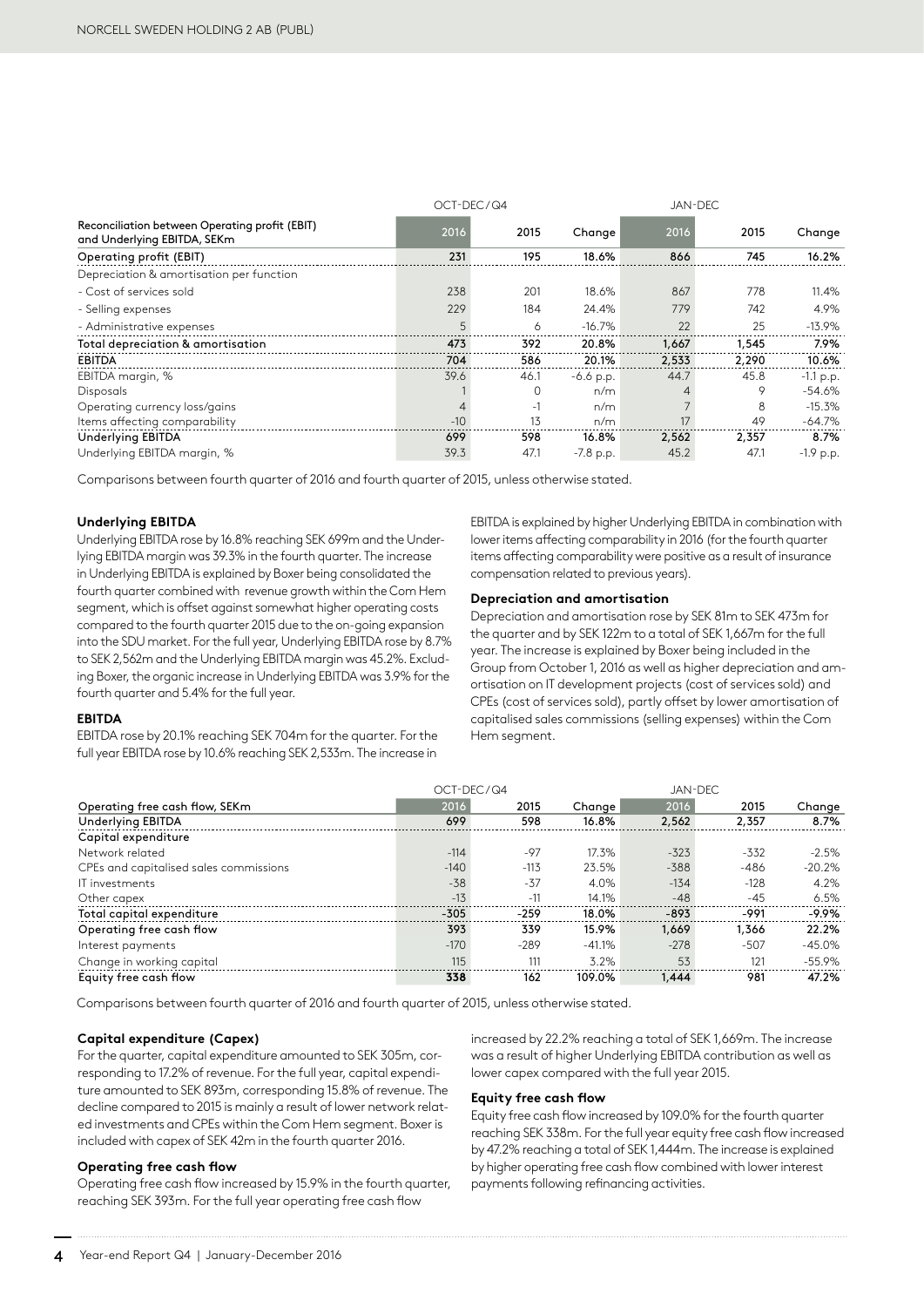|                                                         | <b>DEC 31</b> |        |          |
|---------------------------------------------------------|---------------|--------|----------|
| Net debt, SEKm                                          | 2016          | 2015   | Change   |
| Non-current interest-bearing liabilities                | 10,180        | 9.151  | 11.3%    |
| Add back of capitalised borrowing costs                 | 98            |        | $2.7\%$  |
| Non-current interest-bearing liabilities, nominal value | 10.278        | 9.246  | 11.2%    |
| Current interest-bearing liabilities                    | 517           | 528    | $-21%$   |
| Cash and cash equivalents                               | $-454$        | $-713$ | $-36.3%$ |
| Net debt                                                | 10,341        | 9.060  | 14.1%    |

### **Liquidity**

At December 31, 2016, the Group's total available funds amounted to SEK 1,854m (SEK 1,363m at December 31, 2015), of which cash and cash equivalents was SEK 454m (SEK 713m at December 31, 2015) and unutilised credit facilities was SEK 1,400m (SEK 650m at December 31, 2015).

### **Net debt**

At December 31, 2016, the Group's net debt amounted to SEK 10,341m (SEK 9,060m at December 31, 2015). The increase in net debt is mainly explained by the Boxer acquisition. Net debt/ Underlying EBITDA LTM was a multiple of 3.7x (3.8x at December 31, 2015), which is in line with the targeted leverage of 3.5-4.0x.

#### OUTSTANDING DEBT

| ,,,,,,,,,,,,,,,,,,,,,                        |               |                      |              |        |                                   |
|----------------------------------------------|---------------|----------------------|--------------|--------|-----------------------------------|
| December 31, 2016, SEKm                      | Maturity date | Interest base/coupon | Total credit |        | Utilised amount Unutilised amount |
| Bank debt                                    |               |                      |              |        |                                   |
| Facility A                                   | Jun 26, 2019  | Floating             | 3.500        | 3.500  |                                   |
| Revolving Credit Facility                    | Jun 26, 2019  | Floating             | 2,000        | 600    | 1.400                             |
| Incremental Facility 2                       | Jun 26, 2019  | Floating             | 375          | 375    |                                   |
| Incremental Facility 4                       | Jun 26, 2019  | Floating             | 1,000        | 1,000  |                                   |
| Incremental Facility 6                       | Dec 31, 2017  | Floating             | 500          | 500    |                                   |
| Incremental Facility 7                       | Jun 26, 2019  | Floating             | 800          | 800    |                                   |
| Outstanding notes at fixed<br>interest rates |               |                      |              |        |                                   |
| SEK 1.750m 2016/2021 Notes                   | Jun 23, 2021  | Fixed   3.625%       | 1,750        | 1.750  |                                   |
| SEK 2,250m 2016/2022 Notes                   | Feb 25, 2022  | Fixed   3.50%        | 2.250        | 2.250  |                                   |
| Total credit facilities <sup>1)</sup>        |               |                      | 12,175       | 10,775 | 1,400                             |

1) In addition to the above credit facilities Com Hem holds interest-bearing financial lease liabilities totalling SEK 20m.

### **Financing**

At December 31, 2016, the Group's total credit facilities, including the two outstanding SEK notes, amounted to SEK 12,175m, which had an average remaining term of 3.3 years.

On November 11, 2016, Com Hem announced that its subsidiary NorCell Sweden Holding 3 AB (publ) had issued new notes in the total amount of SEK 2,250m. The new notes have a fixed rate coupon of 3.50% and matures February 25, 2022. Com Hem will prepare a prospectus and intends to apply for listing of the new notes on Nasdaq Stockholm.

The proceeds from the new notes were, together with existing unutilised credit facilities, used to redeem the SEK 2,500m 2014/2019 Notes in full, which was completed on November 25, 2016. In connection with the redemption a premium of SEK 66m was paid. Following the refinancing the average blended interest rate of the Group's debt portfolio decreased from approximately 3% in the first nine months of 2016 to 2.5% in December, where it is expected to remain in coming quarters given current market interest rates.

On November 18, 2016 Com Hem announced that NorCell Sweden Holding 3 AB (publ) had given notice to initiate a written procedure under its SEK 1,750m 2016/2021 Notes requesting that certain terms should be harmonised with those of the SEK 2,250m 2016/2022 Notes. The written procedure was closed on December 12, 2016 after a sufficient majority of the noteholders had ap-

proved the request. Following the amendments of certain terms, which had previously been approved in relation to the loan facilities by the credit institutions, Com Hem was able to terminate an Intercreditor agreement and release certain securities.

### **Loan conditions**

The loan facilities with credit institutions are conditional on the Group continually satisfying a predetermined financial key metric (covenant), which is consolidated net debt in relation to consolidated Underlying EBITDA LTM.

In addition, there are provisions and limitations in loan agreements for the credit facilities with credit institutions and the bond loans regarding further debt gearing, guarantee commitments and pledging, material changes to operating activities, as well as acquisitions and divestments. The conditions were met with a solid margin as at December 31, 2016.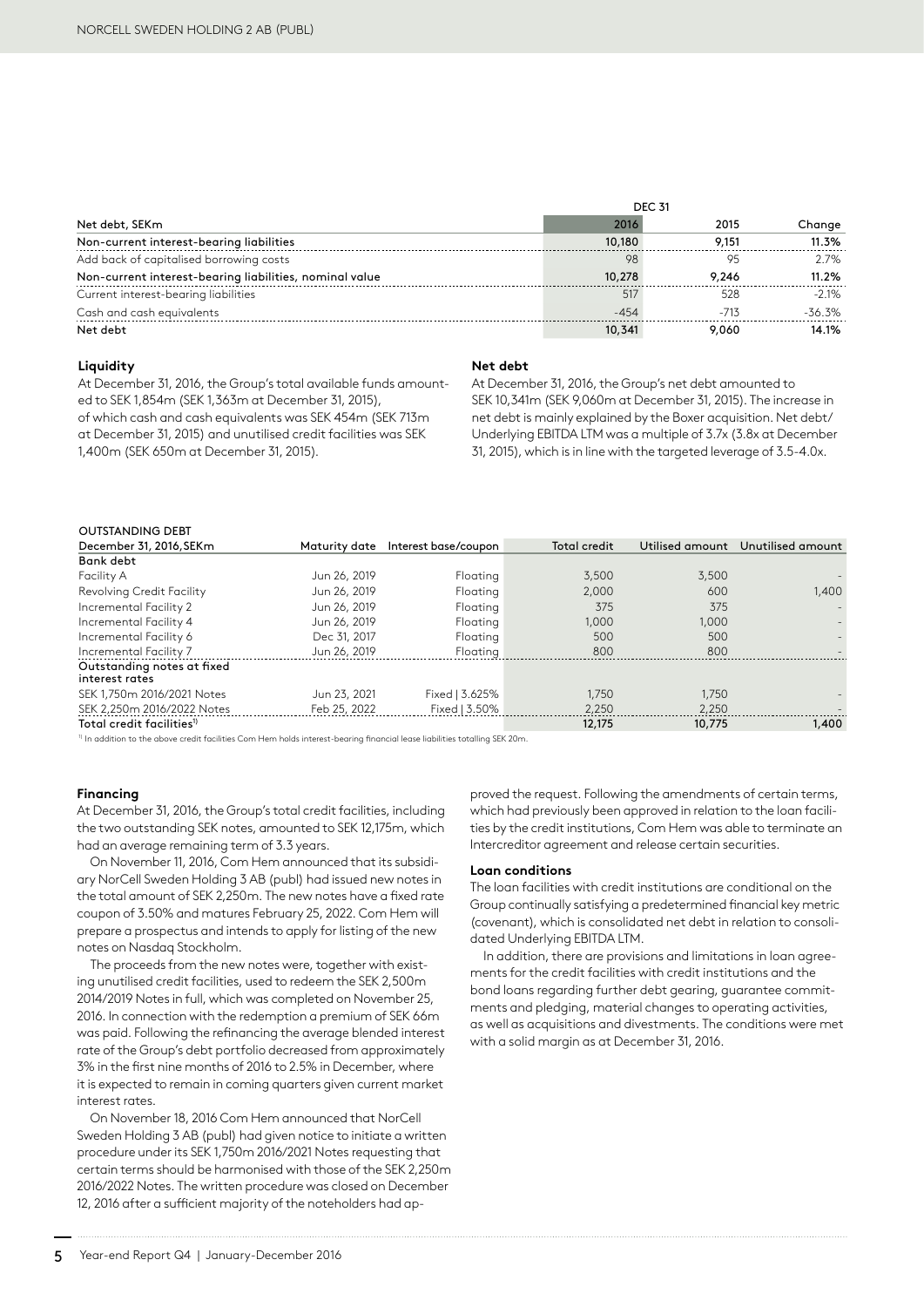# OVERVIEW PER OPERATING SEGMENT

### SEGMENT COM HEM

|                                                       |                | 2015  |       |       | 2016  |                |
|-------------------------------------------------------|----------------|-------|-------|-------|-------|----------------|
| Operational key metrics <sup>1)</sup>                 | Q <sub>3</sub> | Q4    | Q1    | Q2    | Q3    | Q <sub>4</sub> |
| Addressable footprint, thousands                      | 1.942          | 1,968 | 1,988 | 2,045 | 2.196 | 2,265          |
| Unique consumer subscribers, thousands                | 903            | 911   | 920   | 926   | 934   | 945            |
| Consumer churn as % of unique consumer subscribers, % | 12.9           | 12.9  | 13.9  | 13.1  | 12.7  | 13.1           |
| <b>Consumer RGUs thousands</b>                        |                |       |       |       |       |                |
| Broadband                                             | 648            | 658   | 669   | 679   | 689   | 702            |
| Digital-TV                                            | 631            | 635   | 635   | 636   | 640   | 644            |
| - of which TiVo customers                             | 213            | 224   | 228   | 233   | 239   | 246            |
| Fixed telephony                                       | 331            | 322   | 314   | 300   | 294   | 282            |
| <b>Total consumer RGUs</b>                            | 1,610          | 1,616 | 1,619 | 1,615 | 1,623 | 1,627          |
| Unique B2B subscribers, thousands                     |                |       |       |       |       |                |
| OnNet                                                 | 14             | 16    | 17    | 18    | 19    | 20             |
| OffNet                                                | 48             | 46    | 45    | 42    | 40    | 38             |
| Total unique B2B subscribers                          | 62             | 62    | 62    | 61    | 59    | 58             |
| ARPU, SEK                                             |                |       |       |       |       |                |
| Consumer                                              | 363            | 363   | 364   | 369   | 371   | 371            |
| B <sub>2</sub> B                                      | 415            | 431   | 430   | 436   | 436   | 454            |

<sup>1)</sup> For the quarter, and on the last date of each quarter

Comparison between fourth quarter 2016 and fourth quarter 2015, unless otherwise stated.

### **Addressable footprint**

In the fourth quarter, our addressable footprint increased by 69,000 homes to 2,265,000 at the end of the period. The increase is mainly a result of our expansion into the SDU market where we at the end of December had added some 250,000 addressable households since the start of the expansion programme through the addition of open LANs as well as unbundling of Skanova networks.

### **Unique consumer subscribers**

The number of unique consumer subscribers continued to increase in the fourth quarter, up 11,000 to 945,000. The increase was mainly a result of strong growth in broadband subscribers.

### **Consumer churn rate**

The churn rate, expressed as the percentage of consumer subscribers, was 13.1% in the fourth quarter, an increase of 0.4 p.p. compared to the record low consumer churn of 12.7% for the third quarter 2016. The slight increase is a result of an adjustment of low-ARPU DTV customers who are no longer eligible for the service.

### **Consumer RGUs**

The number of consumer RGUs was 1,627,000 an increase of 4,000 compared to previous quarter, caused by strong growth in broadband RGUs offset by continued decline in fixed-telephony RGUs.

The number of broadband RGUs rose by 13,000 in the fourth quarter to an all time high of 702,000 which was a somewhat higher growth than seen in previous quarters. The proportion of new broadband subscribers who purchased broadband speeds of 100 Mbit/s or more was close to 90%. Following upgrade of the customer base, close to 90% of the entire broadband base subscribes to a 100 Mbit/s or higher service.

The number of digital-TV RGUs increased by 3,000 during the fourth quarter to a total of 644,000 RGUs. During the quarter the number of TiVo customers grew by 6,000 to 246,000, corresponding to 38% of the total digital-TV base.

The number of fixed-line telephony RGUs was 282,000, down 12,000 compared with the preceding quarter, which is in line with the underlying trend in the market.

### **Consumer ARPU**

ARPU remained at the record high level of SEK 371 as a large amount of customers continued buying higher tier services.

### **Unique B2B subscribers**

The number of unique B2B subscribers was 58,000 at the end of the quarter. The high margin OnNet subscribers continued to grow by 1,000, but was offset by a decline in the legacy OffNet business of 3,000 subscribers.

### **B2B ARPU**

B2B ARPU was SEK 454 in the fourth quarter, compared to SEK 436 the preceding quarter.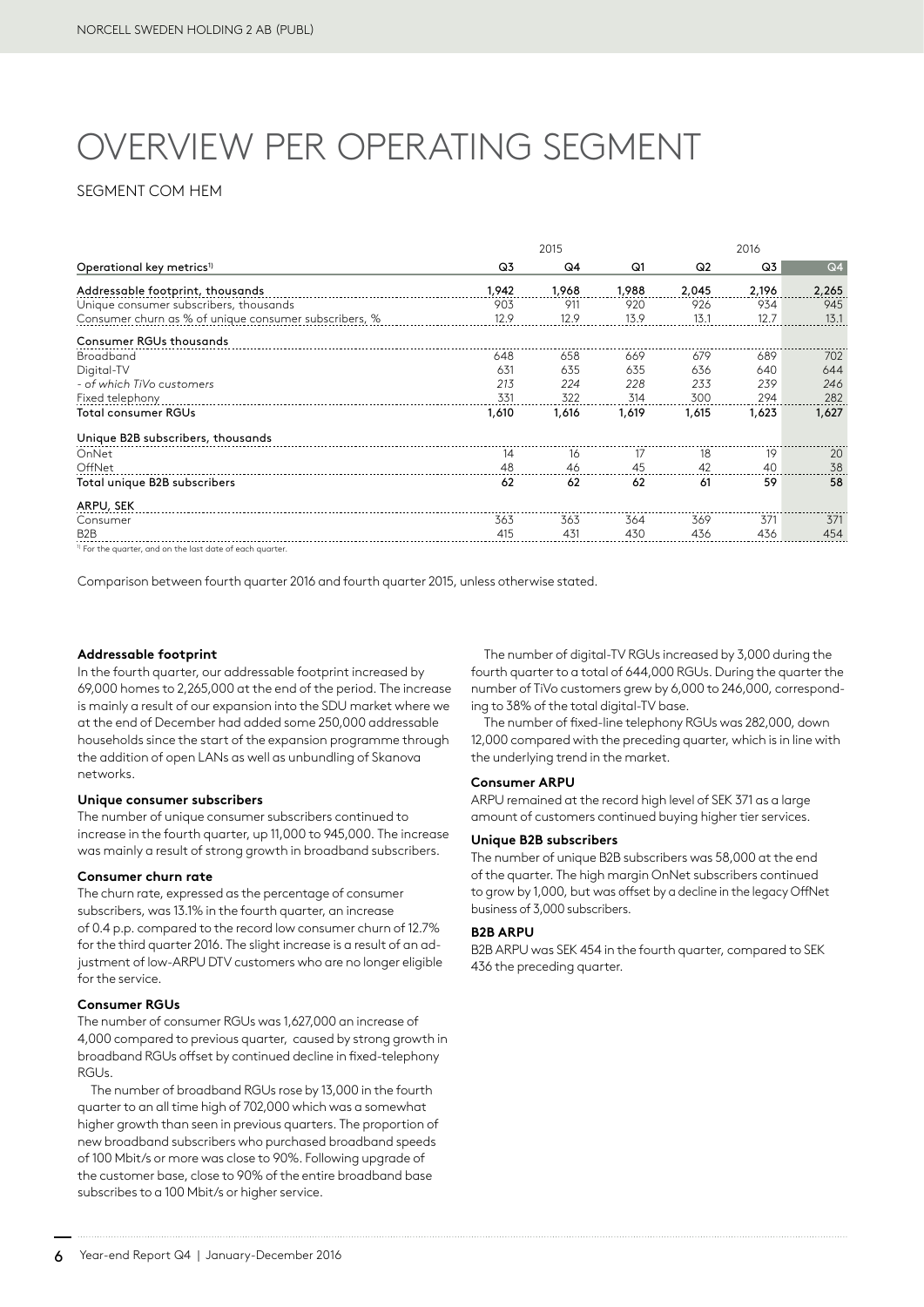# OVERVIEW PER OPERATING SEGMENT

### SEGMENT COM HEM

|                             | OCT-DEC/Q4 |         |             | JAN-DEC |        |           |  |
|-----------------------------|------------|---------|-------------|---------|--------|-----------|--|
| Financial summary, SEKm     | 2016       | 2015    | Change      | 2016    | 2015   | Change    |  |
| Revenue external            |            |         |             |         |        |           |  |
| Consumer                    | 1.045      | 986     | 6.0%        | 4,093   | 3,863  | 5.9%      |  |
| - of which Digital-TV       | 465        | 451     | 3.1%        | 1,855   | 1.785  | 3.9%      |  |
| - of which Broadband        | 485        | 433     | 11.9%       | 1,862   | 1,666  | 11.7%     |  |
| - of which Telephony        | 57         | 75      | $-23.2%$    | 253     | 304    | $-16.9\%$ |  |
| Network operator            | 202        | 195     | 3.5%        | 777     | 786    | $-1.1\%$  |  |
| B <sub>2</sub> B            | 79         | 81      | $-1.9%$     | 317     | 311    | 1.9%      |  |
| Other revenue               |            | $\circ$ | $-23.1%$    | 31      | 40     | $-22.7%$  |  |
| Revenue                     | 1,333      | 1,271   | 4.9%        | 5,218   | 5,000  | 4.4%      |  |
| Underlying EBITDA           | 622        | 598     | 3.9%        | 2,485   | 2.357  | 5.4%      |  |
| Underlying EBITDA margin, % | 46.6       | 47.1    | $-0.4$ p.p. | 47.6    | 47.1   | 0.5 p.p.  |  |
| Total capital expenditure   | $-264$     | $-259$  | 1.9%        | $-851$  | $-991$ | $-14.1\%$ |  |
| Operating free cash flow    | 358        | 339     | 5.5%        | 1,633   | 1.366  | 19.6%     |  |

Comparison between fourth quarter 2016 and fourth quarter 2015, unless otherwise stated.

### **Revenue**

Revenue for the fourth quarter rose by 4.9% compared to the same period last year and amounted SEK 1,333m. For the full year, revenue increased by 4.4% to a total of SEK 5,218m. The increase is a result of a continued strong growth in consumer services.

### **Consumer Services**

Revenue from consumer services rose by 6.0% to total of SEK 1,045m for the fourth quarter and by 5.9% to a total of SEK 4,093m for the full year. The increase for the quarter and the full year is driven by increased revenue from broadband and digital TV, partly offset by decreased revenue from fixed telephony.

Revenue from broadband services rose by 11.9% for the quarter and by 11.7% for the full year. The increase in broadband revenue is attributable to RGU growth, an improved speed mix due to continued strong demand for our high-speed broadband packages, and the price adjustments implemented during the first quarter of 2016.

Revenue from digital-TV rose by 3.1% for the quarter and by 3.9% for the full year. The increase in digital-TV revenue was mainly attributable to RGU growth, a higher proportion of customers with TiVo packages, and the price adjustments implemented during the first quarter of 2016.

Revenue from fixed-line telephony decreased by SEK 17m for the quarter and by SEK 52m for the full year. The decrease is mainly explained by a structural decline in fixed telephony variable usage.

### **Network Operator Services**

Revenue from network operator services increased by 3.5% and amounted to SEK 202m for the fourth quarter. The increase was attributable to higher revenue from network expansion including communication operator revenue from iTUX. For the full year, revenue from network operator services declined by 1.1% and amounted to SEK 777m. The decline was attributable to a decline in landlord revenue, partly offset by higher revenue from network expansion including communication operator revenue from iTUX.

### **Business to Business**

Revenue from B2B services declined by SEK 2m to SEK 79m for the fourth quarter. For the full year, revenue from B2B services rose by SEK 6m or 1.9% to a total of SEK 317m.

For the quarter, OnNet revenue grew by 26.7% and amounted to SEK 29m. For the full year the increase was 53.9% to a total of SEK 102m. The increase in the high margin OnNet revenue was offset by lower revenue from the lower margin OffNet legacy business, mainly due to lower variable telephony revenue.

### **Underlying EBITDA**

Underlying EBITDA rose by 3.9% or SEK 24m, reaching SEK 622m and the Underlying EBITDA margin was 46.6% in the fourth quarter. The increase in Underlying EBITDA is explained by revenue growth, partly with somewhat lower margin as revenue with lower gross margin within third party infrastructure increases. The decline in gross margin is partly offset by savings in other operating expenses. For the full year, Underlying EBITDA rose by 5.4% to SEK 2,485m and the Underlying EBITDA margin was 47.6%.

### **Capital Expenditure (Capex)**

For the quarter, capital expenditure amounted to SEK 264m, corresponding to 19.8% of revenue. The increase of SEK 5m compared to the fourth quarter in 2015 is mainly a result of higher network related investments, partly offset by lower investments in CPEs. For the full year, capital expenditure amounted to SEK 851m, corresponding to 16.3% of revenue. The decline compared to 2015 is mainly explained by the core MDU business now being managed at a sustainably lower capex level.

### **Operating Free Cash Flow**

Operating free cash flow increased by 5.5% or SEK 19m in the fourth quarter, reaching SEK 358m. For the full year operating free cash flow increased by 19.6% or SEK 268m, reaching a total of SEK 1,633m. The increase was a result of higher Underlying EBITDA contribution as well as lower investments compared with the full year 2015.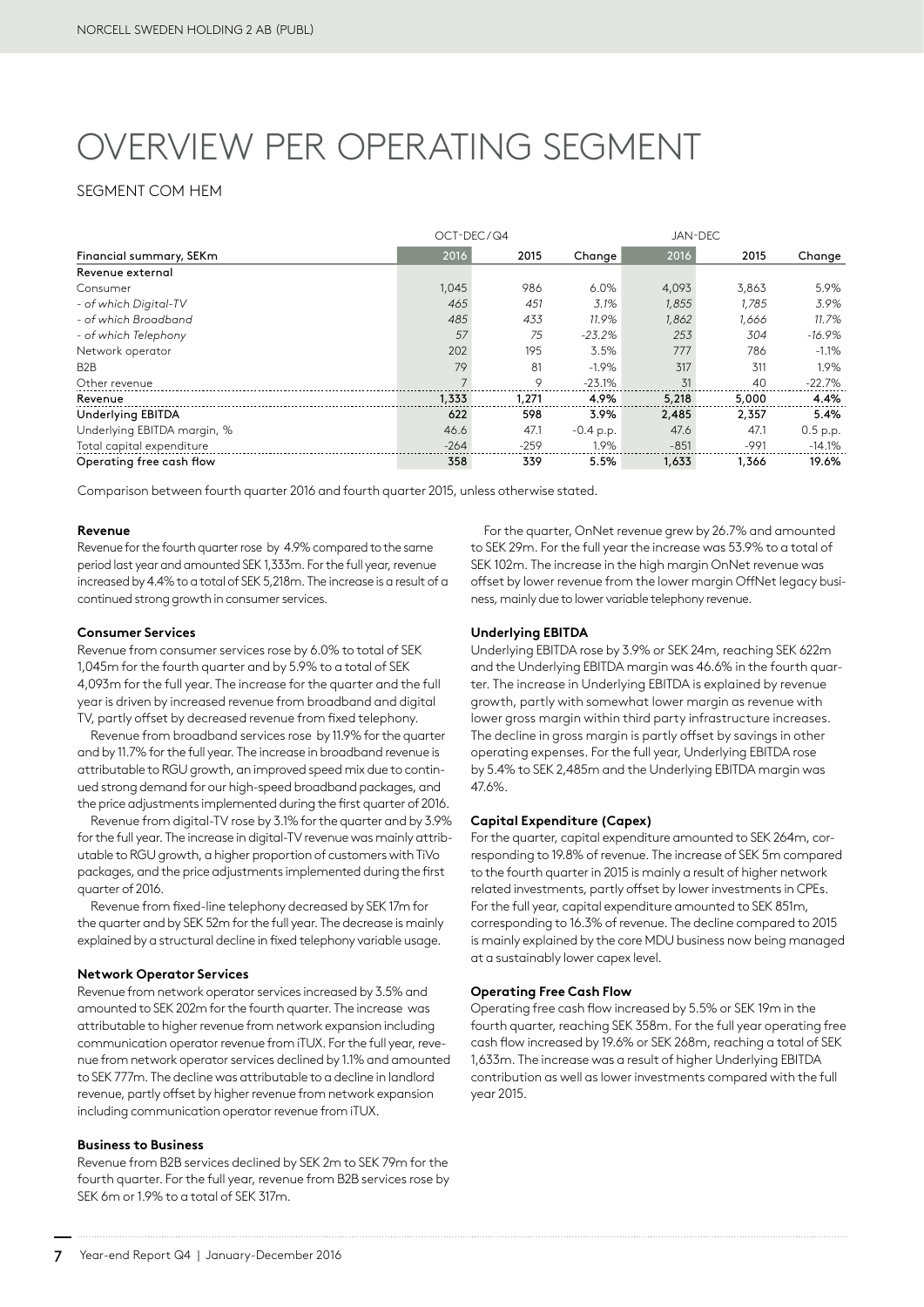# OVERVIEW PER OPERATING SEGMENT

### SEGMENT BOXER

|                                                       | 2015 |      |      | 2016 |      |      |
|-------------------------------------------------------|------|------|------|------|------|------|
| Operational overview <sup>1)</sup>                    | Q3   | Q4   | Q1   | Q2   | Q3   | Q4   |
| Unique consumer subscribers, thousands                | 546  | 541  | 529  | 516  | 508  | 495  |
| Consumer churn as % of unique consumer subscribers, % | 11.7 | 15.9 | 16.1 | 16.3 | 15.7 | 17.7 |
| Consumer RGUs, thousands                              | 548  | 545  | 536  | 525  | 520  | 511  |
| Average revenue per user (ARPU), SEK                  | 276  | 280  | 283  | 289  | 293  | 293  |

1)Boxer was acquired on September 30, 2016 when controlling influence of operations was obtained and the entity was consolidated from that date.<br>Figures relating to quarters before the acquisition date are included for com

**Unique consumer subscribers**

 The number of unique consumer subscribers continued to decrease by 13,000 in the fourth quarter, to a total of 495,000 by the end of the period. The decline is mainly explained by the structural decline within the digital terrestrial TV ("DTT") distribution as a consequence of Boxer subscribers getting access to fibre broadband.

### **Consumer churn rate**

The churn rate, expressed as the percentage of consumer subscribers, was 17.7% in the fourth quarter, which is an increase of 2.0 p.p. compared to the preceding quarter. The increase in the fourth quarter is partly explained by Boxer subscribers getting access to fibre Broadband and partly by a channel redistribution in certain areas following the migration from the 700 band. The migration from the 700 Mhz band is based on a Government decision (February 27, 2014) that some of the frequencies currently used for television broadcasting shall be reserved for telecommunication services, including mobile broadband. This meaning that the 700 Band must be vacated no later than October 31, 2017.

### **Consumer RGUs**

The number of consumer RGUs was 511,000 a decrease of 9,000 compared to previous quarter, hence a smaller decline than in unique consumer subscribers, implying that an increasing number of Boxer subscribers choose to subscribe to more than one service.

### **Consumer ARPU**

ARPU was SEK 293 for the fourth quarter, which is at the same level as the preceding quarter.

|                             | OCT-DEC/Q4 |
|-----------------------------|------------|
| Financial summary, SEKm     | 2016       |
| Revenue external            |            |
| Consumer                    | 446        |
| Revenue                     | 446        |
| Underlying EBITDA           | 77         |
| Underlying EBITDA margin, % | 172        |
| Total capital expenditure   | $-42$      |
| Operating free cash flow    | 35         |

### **Revenue**

Revenue for the fourth quarter amounted to SEK 446m. The ongoing fibre build-out in Sweden had a negative impact on Boxer revenue, as increasing number of customers choose digital TV through broadband instead of DTT. In January 2017, Boxer launched a new broadband service on the Swedish market.

### **Underlying EBITDA**

The Boxer business has two main cost items; content costs that are variable and depending on the number of subscribers and mix, similar to the Com Hem business, and DTT distribution costs. As part of the negotiation at acquisition, the DTT distribution costs will be reduced over the coming ten years.

In the quarter, Boxer continued to purchase additional administrative services from the seller, services that over the coming quarters will be migrated to Com Hem, which will lead to savings in operating costs.

Boxer's Underlying EBITDA amounted to SEK 77m for the fourth quarter. Boxer is expected to add approximately SEK 300m to the Com Hem Group's Underlying EBITDA in 2017.

### **Capital Expenditure (Capex)**

Boxer reported investments in CPEs and sales commissions of SEK 42m in the fourth quarter. CPE investments were temporarily affected by the ongoing 700 band migration causing new CPE's being purchased for some existing customers.

### **Operating Free Cash Flow**

Operating free cash flow amounted to SEK 35m in the fourth quarter. Boxer is expected to add approximately SEK 200m in operating free cash flow to the Group in 2017.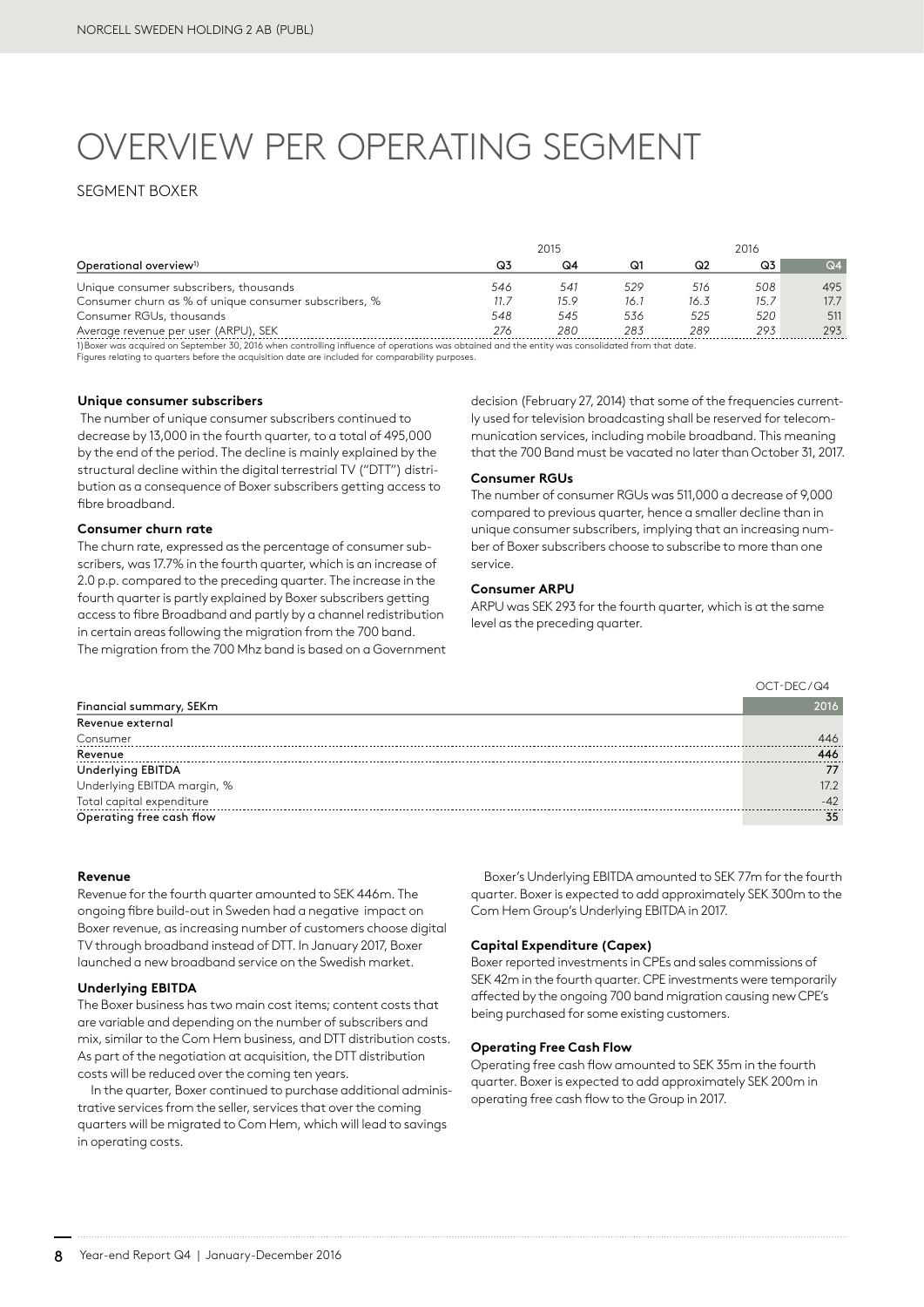## CONDENSED CONSOLIDATED INCOME STATEMENT

|                                                          | OCT-DEC/Q4 |        | JAN-DEC  |          |  |
|----------------------------------------------------------|------------|--------|----------|----------|--|
| <b>SEKm</b>                                              | 2016       | 2015   | 2016     | 2015     |  |
| Revenue                                                  | 1,780      | 1,271  | 5,665    | 5,000    |  |
| Cost of services sold                                    | $-1,022$   | $-631$ | $-2,964$ | $-2,464$ |  |
| Gross profit                                             | 758        | 641    | 2,701    | 2,536    |  |
| Selling expenses                                         | $-471$     | $-379$ | $-1,557$ | $-1,516$ |  |
| Administrative expenses                                  | $-77$      | $-70$  | $-291$   | $-269$   |  |
| Other operating income and expenses                      | 21         | 3      | 13       | -6       |  |
| Operating profit                                         | 231        | 195    | 866      | 745      |  |
| Financial income and expenses                            | $-216$     | $-338$ | $-586$   | $-1,217$ |  |
| Result after financial items                             | 15         | $-144$ | 280      | -472     |  |
| Income taxes                                             | 19         | 32     | $-65$    | 103      |  |
| Net result for the period                                | 34         | $-112$ | 214      | -369     |  |
| Average number of outstanding shares, thousands          | 600        | 600    | 600      | 600      |  |
| Basic earnings per share, SEK                            | 56         | $-186$ | 357      | $-615$   |  |
| Average number of outstanding shares, diluted, thousands | 600        | 600    | 600      | 600      |  |
| Diluted earnings per share, SEK                          | 56         | $-186$ | 357      | $-615$   |  |

# CONSOLIDATED STATEMENT OF COMPREHENSIVE INCOME

|                                                              |      | OCT-DEC/Q4 | JAN-DEC |        |  |
|--------------------------------------------------------------|------|------------|---------|--------|--|
| SEKm                                                         | 2016 | 2015       | 2016    | 2015   |  |
| Net result for the period                                    | 34   | $-112$     | 214     | $-369$ |  |
| Other comprehensive income                                   |      |            |         |        |  |
| Items that will not be reclassified to net profit or loss    |      |            |         |        |  |
| Revaluation of defined-benefit pension obligations           | 34   | 40         | -59     | 75     |  |
| Tax on items that will not be reclassified to profit or loss | $-A$ | $-Q$       | 13      | $-16$  |  |
| Other comprehensive income for the period, net of tax        | 27   | 31         | -46     | 58     |  |
| Total comprehensive income for the period                    | 60   | -81        | 169     | -310   |  |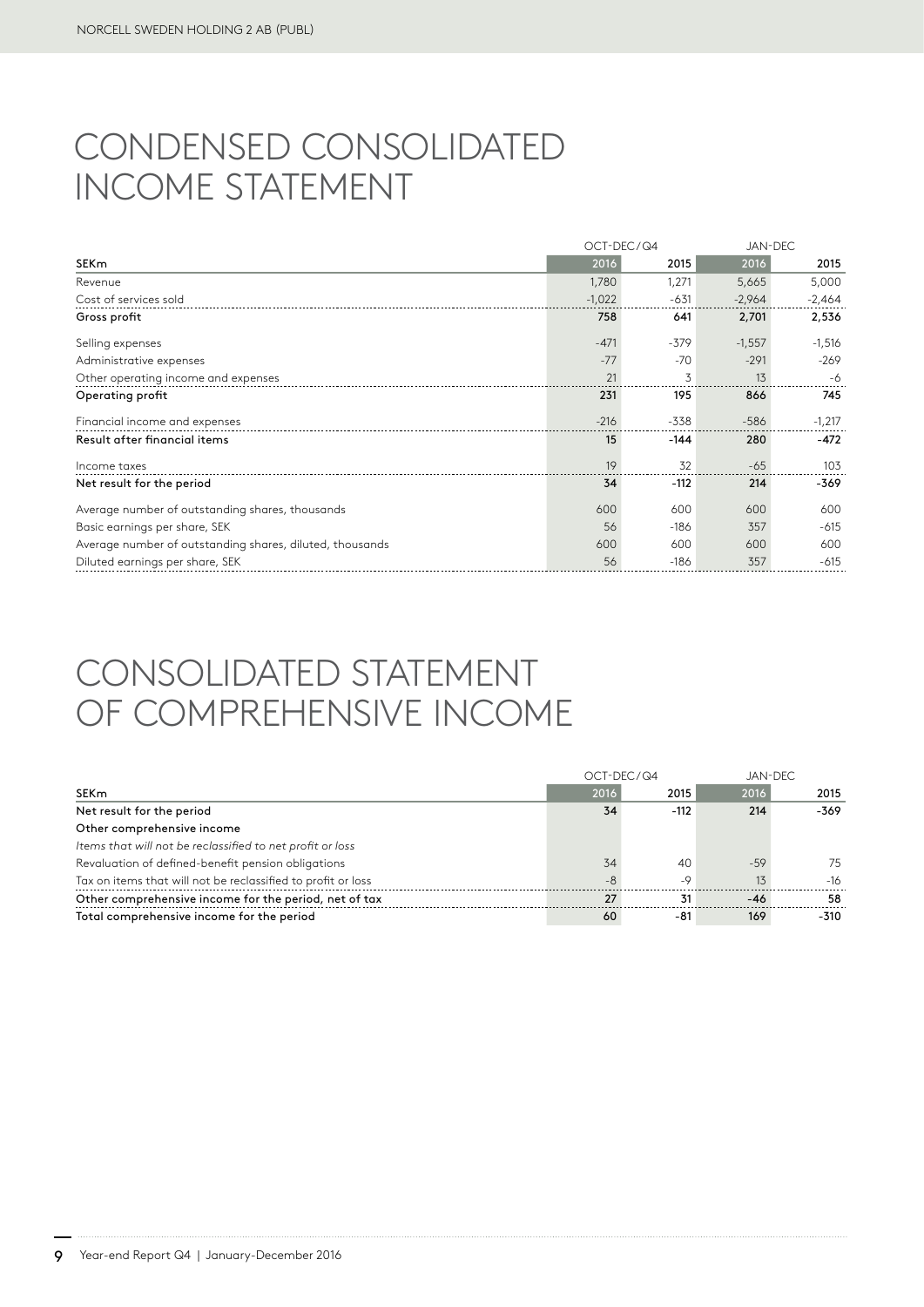# CONDENSED CONSOLIDATED BALANCE SHEET

|                                                           | <b>DEC 31</b> | DEC <sub>31</sub> |
|-----------------------------------------------------------|---------------|-------------------|
| <b>SEKm</b><br><b>ASSETS</b>                              | 2016          | 2015              |
| Non-current assets                                        |               |                   |
|                                                           | 16,765        |                   |
| Intangible assets                                         | 1,564         | 15,451            |
| Property, plant and equipment                             |               | 1,531             |
| Financial assets to Group companies                       | 2,780         | 942               |
| Other financial assets                                    |               | $\Omega$          |
| Total non-current assets                                  | 21,109        | 17,924            |
| <b>Current assets</b>                                     |               |                   |
| Current assets to Group companies                         | 260           | 607               |
| Other current assets                                      | 456           | 350               |
| Cash and cash equivalents                                 | 454           | 713               |
| Total current assets                                      | 1,170         | 1,671             |
| <b>TOTAL ASSETS</b>                                       | 22,279        | 19,595            |
| <b>EQUITY AND LIABILITIES</b>                             |               |                   |
| Equity                                                    | 1,416         | 1,041             |
| Non-current liabilities                                   |               |                   |
| Non-current interest-bearing liabilities                  | 10,180        | 9,151             |
| Non-current liabilitie to Group companies                 | 7.064         | 6,873             |
| Other non-current liabilities                             | 350           | 176               |
| Deferred tax liabilities                                  | 677           | 259               |
| Total non-current liabilities                             | 18,272        | 16,459            |
| <b>Current liabilities</b>                                |               |                   |
| Current interest-bearing liabilities                      | 517           | 528               |
| Other current liabilities                                 | 2,074         | 1,566             |
| <b>Total current liabilities</b>                          | 2,591         | 2,094             |
| <b>TOTAL EQUITY AND LIABILITIES</b>                       | 22,279        | 19,595            |
| Number of outstanding shares, at end of period, thousands | 600           | 600               |
| Equity per share, SEK                                     | 2,360         | 1,735             |

# CONDENSED CONSOLIDATED STATEMENT OF CHANGES IN EQUITY

|                                           | DEC <sub>31</sub> | <b>DEC 31</b> |
|-------------------------------------------|-------------------|---------------|
| <b>SEKm</b>                               | 2016              | 2015          |
| Opening equity                            | 1,041             | 1,236         |
| Comprehensive income for the period       |                   |               |
| Net result for the period                 | 214               | $-369$        |
| Other comprehensive income for the period | $-46$             | 58            |
| Total comprehensive income for the period | 169               | $-310$        |
| Transactions with the owners              |                   |               |
| Repurchase of warrants                    |                   | $-2$          |
| Dividend                                  |                   | $-357$        |
| Shareholder's contribution                |                   |               |
| Group contribution, net of tax            | 203               | 474           |
| Total transactions with the owners        | 206               | 116           |
| Closing equity                            | 1.416             | 1.041         |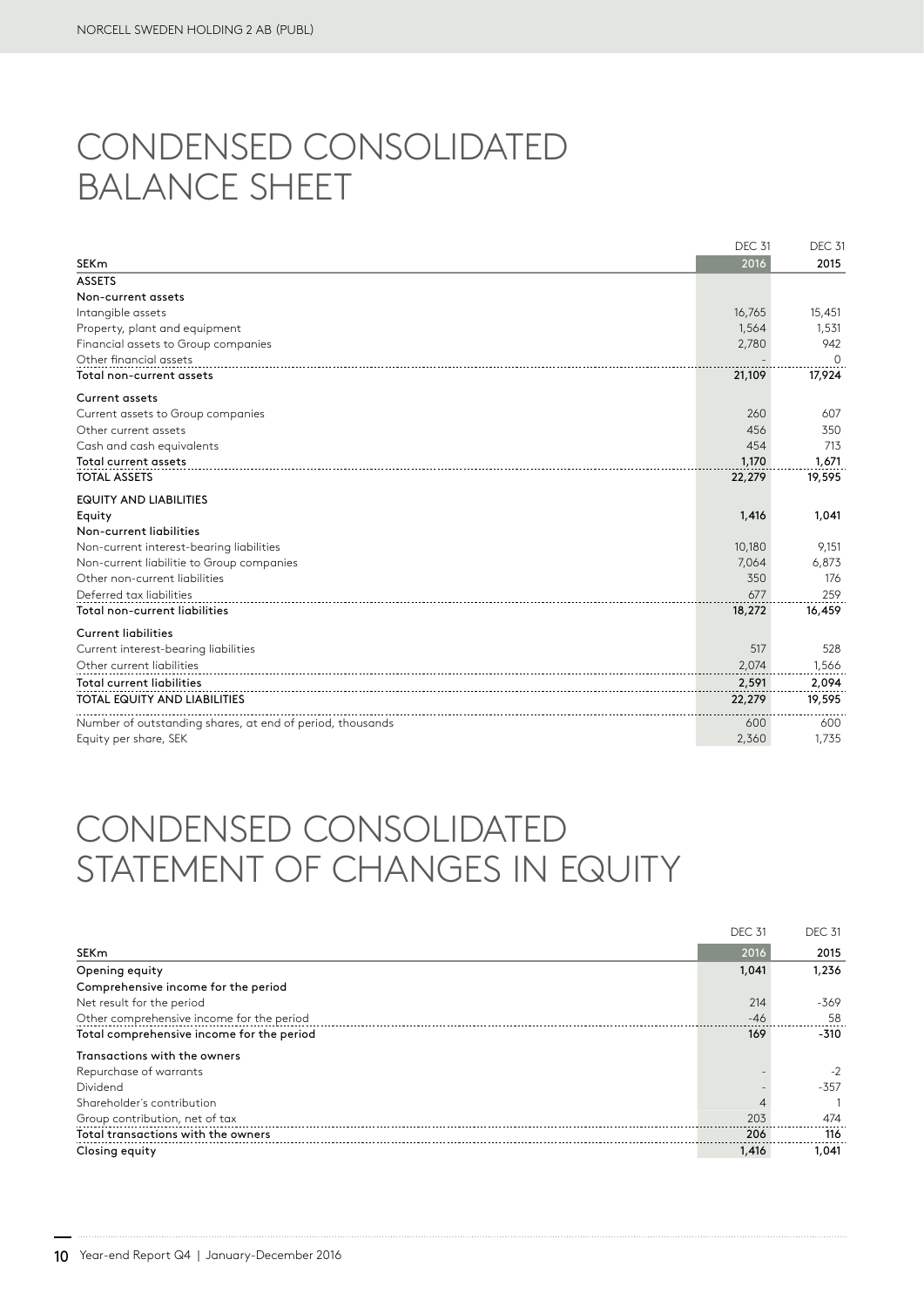### CONDENSED CONSOLIDATED STATEMENT OF CASH FLOWS

|                                                                          | OCT-DEC/Q4 |          | <b>JAN-DEC</b> |          |
|--------------------------------------------------------------------------|------------|----------|----------------|----------|
| <b>SEKm</b>                                                              | 2016       | 2015     | 2016           | 2015     |
| Operating activities                                                     |            |          |                |          |
| Result after financial items                                             | 15         | $-144$   | 280            | $-472$   |
| Adjustments for non-cash items                                           | 440        | 345      | 1,902          | 2,163    |
| Cash flow from operating activities<br>before changes in working capital | 454        | 201      | 2,181          | 1,691    |
| Change in working capital                                                | 115        | 111      | 53             | 121      |
| Cash flow from operating activities                                      | 569        | 312      | 2,235          | 1,812    |
| Investing activities                                                     |            |          |                |          |
| Acquisition of subsidiary                                                | $-2$       |          | $-1,375$       |          |
| Acquisition of intangible assets                                         | $-128$     | $-95$    | $-396$         | $-381$   |
| Acquisition of property, plant and equipment                             | $-178$     | $-164$   | $-497$         | $-594$   |
| Investment in financial assets <sup>1)</sup>                             | $-250$     | $-320$   | $-1,187$       | $-580$   |
| Divestment of property, plant and equipment                              |            |          | $\overline{2}$ |          |
| Divestment of financial assets                                           |            |          |                | $\Omega$ |
| Cash flow from investing activities                                      | $-557$     | $-579$   | $-3,453$       | $-1,556$ |
| <b>Financing activities</b>                                              |            |          |                |          |
| Repurchases of shares and warrants                                       |            | $-1$     |                | $-2$     |
| Dividend                                                                 |            |          |                | $-357$   |
| <b>Borrowings</b>                                                        | 3,300      | 1,900    | 6,600          | 2,000    |
| Amortisation of borrowings                                               | $-3,158$   | $-1,725$ | $-5,578$       | $-1,749$ |
| Payment of borrowing costs                                               | $-39$      | $-7$     | $-63$          | $-21$    |
| Cash flow from financing activities                                      | 103        | 166      | 959            | $-129$   |
| Net change in cash and cash equivalents                                  | 115        | $-100$   | $-259$         | 127      |
| Cash and cash equivalents at beginning of period                         | 339        | 813      | 713            | 586      |
| Cash and cash equivalents at end of period                               | 454        | 713      | 454            | 713      |

1) Intercompany loans to the parent company Com Hem Holding AB.

### ADJUSTMENT FOR NON-CASH ITEMS

|                                                          | $OCT-DEC/Q4$ |        | JAN-DEC |        |
|----------------------------------------------------------|--------------|--------|---------|--------|
| SEKm                                                     | 2016         | 2015   | 2016    | 2015   |
| Depreciation/amortisation                                | 473          | 392    | 1.667   | 1.545  |
| Unrealised exchange-rate differences                     |              | $-135$ |         | $-188$ |
| Capital gain/loss on sale/disposal of non-current assets |              |        |         | 9      |
| Change in fair value of derivatives                      |              | 46     |         | 39     |
| Change in capitalised borrowing costs and discounts      | 36           | 44     | 60      | 71     |
| Change in accrued interest expenses                      | $-95$        | $-197$ | 17      | -66    |
| Interest not settled with cash, group companies          | 32           | 190    | 147     | 736.   |
| Other profit/loss items not settled with cash            |              |        |         | 16     |
| Total                                                    | 440          | 345    | 1,902   | 2.163  |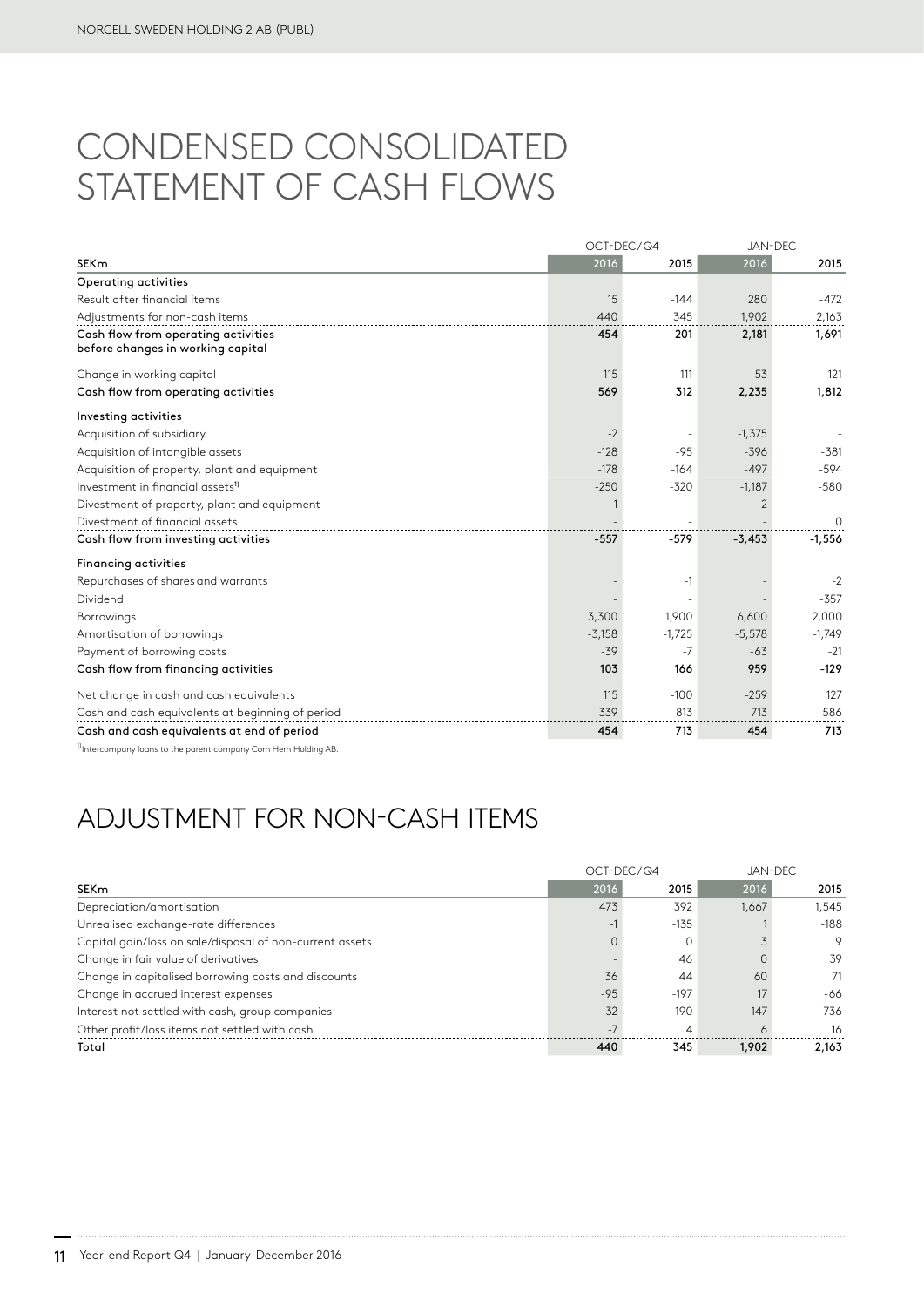# PARENT COMPANY CONDENSED FINANCIAL REPORTS

| <b>INCOME STATEMENT</b>             | OCT-DEC/Q4 |       |      | JAN-DEC |  |
|-------------------------------------|------------|-------|------|---------|--|
| SEKm                                | 2016       | 2015  | 2016 | 2015    |  |
| Revenue                             |            |       |      |         |  |
| Administrative expenses             |            |       |      |         |  |
| Other operating income and expenses |            |       |      |         |  |
| Operating profit/loss               |            |       |      |         |  |
| Financial income and expenses       |            | $-57$ | 10   | 357     |  |
| Result after financial items        | $-12$      | $-57$ | 10   | 357     |  |
| Income taxes                        |            |       |      |         |  |
| Net result for the period           |            | -57   |      | 357     |  |

| STATEMENT OF COMPREHENSIVE INCOME   |       | OCT-DEC/Q4 |      | JAN-DEC |
|-------------------------------------|-------|------------|------|---------|
| SEKm                                | 2016  | 2015       | 2016 | 2015    |
| Net result for the period           | $-14$ | -57        |      | 357     |
| Other comprehensive income          |       |            |      |         |
| Comprehensive income for the period | $-14$ | -57        |      | 357     |

| <b>BALANCE SHEET</b>                       | <b>DEC 31</b> | <b>DEC 31</b> |
|--------------------------------------------|---------------|---------------|
| <b>SEKm</b>                                | 2016          | 2015          |
| <b>ASSETS</b>                              |               |               |
| Financial assets                           | 11,005        | 10,829        |
| Deferred tax assets                        |               | 2             |
| Cash and bank balances                     |               | 0             |
| <b>TOTAL ASSETS</b>                        | 11,005        | 10,831        |
| <b>EQUITY AND LIABILITIES</b>              |               |               |
| Restricted equity                          |               |               |
| Unrestricted equity                        | 3,921         | 3,914         |
| Non-current liabilities to Group companies | 7,064         | 6,874         |
| Current liabilities to Group companies     | 19            | 42            |
| Other current liabilities                  |               | O             |
| <b>TOTAL EQUITY AND LIABILITIES</b>        | 11,005        | 10,831        |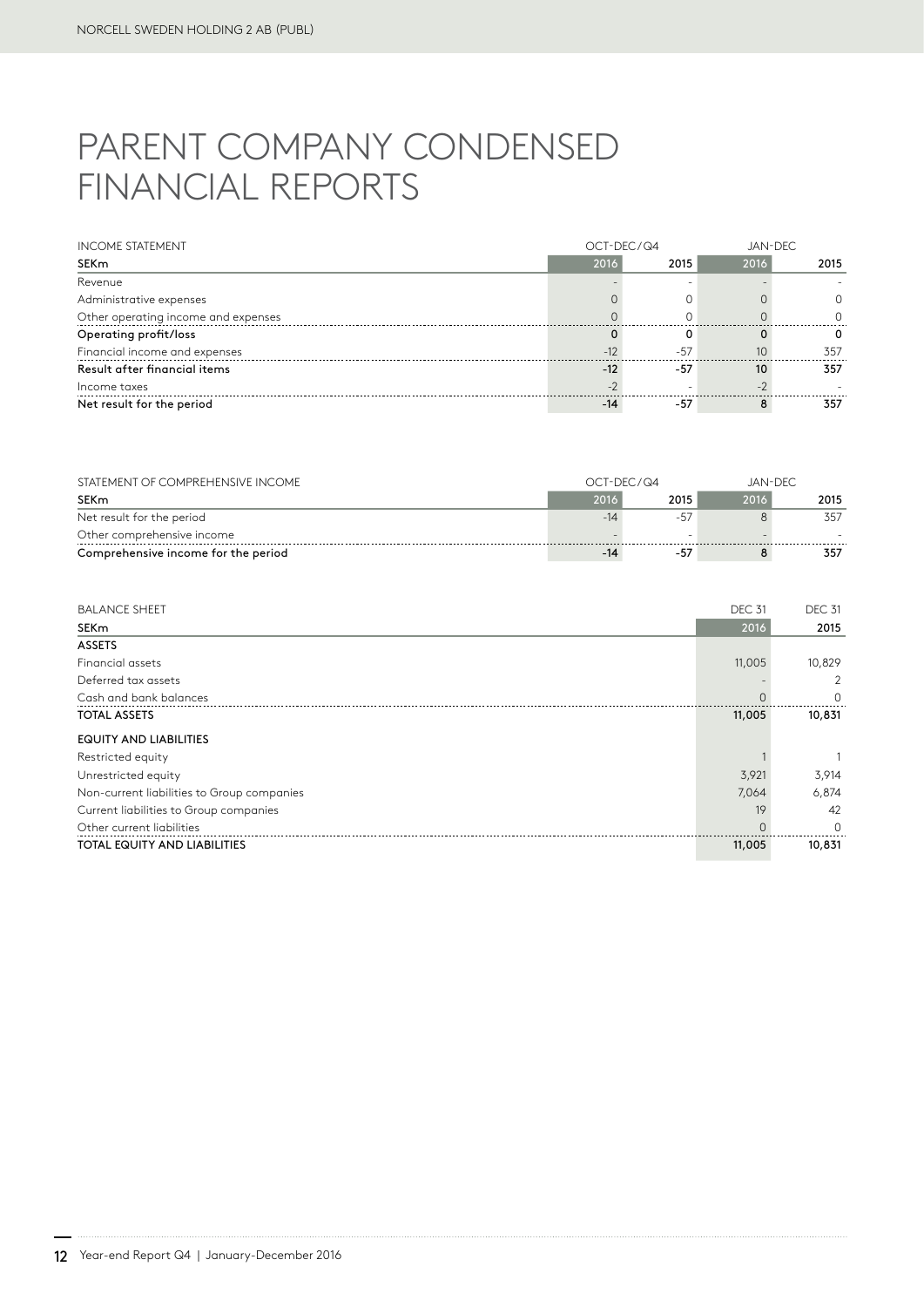# OTHER INFORMATION

NorCell Sweden Holding 2 AB (publ) is a Swedish limited liability company (Corp. ID. No. 556859-4187), with its registered office in Stockholm, Sweden and is a wholly owned subsidiary to Com Hem Holding AB (Corp. ID. No. 556858-6613). The shares in the parent company Com Hem Holding AB are listed on Nasdaq Stockholm, Large Cap.

### **Accounting policies**

The consolidated financial statements are prepared in accordance with International Financial Reporting Standards ("IFRS") as adopted by the EU and described in the Group's 2015 Annual Report. The Group's functional currency is the Swedish krona (SEK), which is also the presentation currency of the Group. All amounts have been rounded to the nearest million (SEKm), unless otherwise stated. New or amended IFRSs that became effective on January 1, 2016 had no material effect on the consolidated financial statements. The interim report for the Group has been prepared in accordance with IAS 34 Interim Financial Reporting and the Annual Accounts Act. Condensed financial statements for the Parent Company have been prepared in accordance with the Annual Accounts Act and RFR 2 Accounting for Legal Entities. Disclosures in accordance with IAS 34.16A are incorporated in the financial statements and its accompanying notes or in other parts of this interim report.

### **Alternative Performance Measures (APM)**

The Group applies the guidelines issued by ESMA (European Securities and Markets Authority) on APMs, published July 3, 2016. An APM is understood as a financial measure of historical or future financial performance, financial position, or cash flows, other than a financial measure defined or specified in the applicable financial reporting framework. APMs presented in these interim financial statements should not be considered as a substitute for measures of performance in accordance with IFRS and may not be comparable to similarly titled measures by other companies. The APMs presented in the interim report have been reconciled to the most directly reconcilable line items in the financial statements and appears in the sections group financial overview and overview per operating segment.

### **Reclassification of revenue**

All revenue derived from securing our connected households, earlier reported separately as "Landlord revenue" for our vertical network as well as income from the Group's communication operator business (iTUX), previously included within "Other revenue", has from Q1 2016 been grouped together and reported on the line "Network operator revenue". In addition, billing fees related to our consumer business, which have earlier also been reported within "Other revenue", have been reported under "Consumer revenue". Consumer revenue together with reported unique consumer subscribers will now reconcile with the reported consumer ARPU as ARPU was also previously calculated on this basis. All earlier reported periods have been recalculated in accordance with the above.

### **Adjustments**

Certain financial information and other amounts and percentages presented in this report have been rounded and therefore the tables may not tally. The abbreviation "n/m" ("not meaningful") is used in this report if the information is not relevant.

### **Fair value of financial instruments**

The fair value of the Group's financial assets and liabilities are estimated to be equal to the carrying amounts except for out-

standing notes. Fair value of derivatives as of December 31, 2016 amounted to SEK - m (0).

### **Related parties**

For information on related parties, see the Annual report 2015, page 61. No significant changes or transactions have occurred during the year, in excess of loans to the parent company Com Hem Holding AB.

### **Risks and uncertainties**

The Group and the Parent Company have identified a number of operational and financial risks. Operational risks include increased competition, changes to laws and regulations, the ability to retain and attract key employees, substitution from fixed to mobile telephony, technological advances, the ability to retain and attract customers, programme content and risks associated with suppliers. Financial risks include refinancing, liquidity, credit, interest rate, and currency risks. For a detailed description of the significant risk factors for the Group's future development, see the Group's 2015 Annual Report. The Group believes that the risk environment has not materially changed from the description in the 2015 Annual Report, except for the risks connected to the acquisition of Boxer, the structural DTT decline and the reliance upon Teracom in respect of the distribution of the services in the DTT network.

### **Operating segment**

The Group operates in a single market, Sweden and is divided in two operating segments, Com Hem and Boxer. The division is based on the Group's management structure and infrastructure for delivery of services and structure for internal reporting, which is controlled by the Group's CEO, who has been identified as its chief operating decision-maker.

Com Hem offers services to consumers (digital-TV, broadband and fixed telephony), B2B (broadband and telephony) and landlord (basic TV offering) via fibreCoax, unbundled fibre and LAN. The services to consumers and landlords are mainly delivered to multi-dwelling unit buildings. The B2B services are mainly delivered to Small and Medium Sized Enterprises (SMEs). The infrastructure that is the basis for enabling delivery of services to customers is the same for all services in the operating segment. Expenses for distribution (fibre, ducting, etc.) and for operation and servicing of the services are collective. Customers connect to services through a single point in their home.

Boxer mainly offers services (digital-TV) to consumers in the SDU market through the Swedish digital terrestrial network provided by Teracom.

The operating segment information is based on the same accounting principles as for the Group, IFRS. The pricing of inter company transactions is determined on a commercial basis.

Performances and the business' earnings are evaluated based on a number of established key ratios, of which the principal key ratios in the income statement are total revenue, operating profit/loss (EBIT) and Underlying EBITDA (EBITDA before disposals excluding items affecting comparability and operating currency gains/losses).

Operating segment assets comprise of intangible assets, property, plant and equipment, inventories and current receivables. Operating segment liabilities comprise of non-current liabilities and provisions.

Capital expenditure includes intangible assets and property, plant and equipment but excludes the effect of goodwill, intangible assets and property, plant and equipment through acquisitions which are presented separately.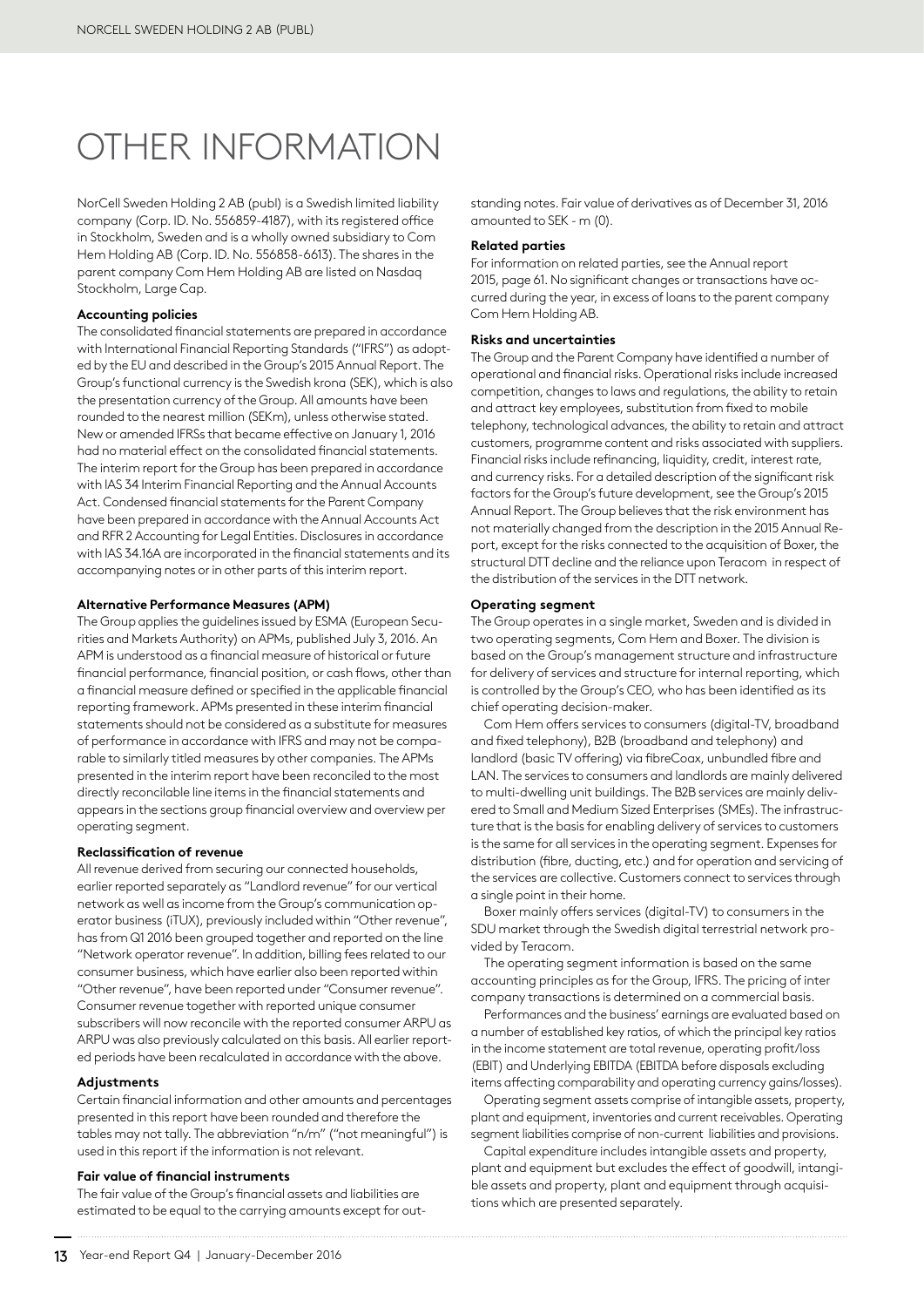|                                      | <b>OCT-DEC Q4 2016</b> |       |                                  |                |
|--------------------------------------|------------------------|-------|----------------------------------|----------------|
| <b>SEKm</b>                          | Com Hem                |       | Boxer <sup>1)</sup> Eliminations | Group          |
| Revenue external                     | 1,333                  | 446   |                                  | 1,780          |
| Revenue internal                     |                        |       | $-1$                             |                |
| Total revenue                        | 1,334                  | 446   | $-1$                             | 1,780          |
| Operating profit (EBIT)              | 228                    | 3     |                                  | 231            |
| Depreciation &<br>Amortisation       | 406                    | 67    |                                  | 473            |
| Disposals                            | 1                      |       |                                  |                |
| Operating currency<br>loss/gains     | 4                      | 1     |                                  | $\overline{4}$ |
| Items affecting<br>comparability     | $-16$                  | 6     |                                  | $-10$          |
| <b>Underlying EBITDA</b>             | 623                    | 76    |                                  | 699            |
| Net financial income<br>and expenses |                        |       |                                  | $-216$         |
| Income taxes                         |                        |       |                                  | 19             |
| Net result for the<br>period         |                        |       |                                  | 34             |
| <b>CAPEX</b>                         | $-264$                 | $-42$ |                                  | $-305$         |

1) Boxer was acquired on September 30, 2016.

|                                               |                |          | <b>JAN-DEC 2016</b>              |                |
|-----------------------------------------------|----------------|----------|----------------------------------|----------------|
| SEKm                                          | Com Hem        |          | Boxer <sup>1)</sup> Eliminations | Group          |
| Revenue external                              | 5,218          | 446      |                                  | 5,665          |
| Revenue internal                              | 1              |          | $-1$                             |                |
| Total revenue                                 | 5,219          | 446      | $-1$                             | 5,665          |
| Operating profit (EBIT)                       | 863            | 3        |                                  | 866            |
| Depreciation &<br>Amortisation                | 1,600          | 67       |                                  | 1,667          |
| Disposals                                     | $\overline{4}$ |          |                                  | $\overline{4}$ |
| Operating currency<br>loss/gains              | 6              |          |                                  | 7              |
| Items affecting<br>comparability              | 11             | 6        |                                  | 17             |
| Underlying EBITDA                             | 2,486          | 76       |                                  | 2,562          |
| Net financial income                          |                |          |                                  |                |
| and expenses                                  |                |          |                                  | $-586$         |
| Income taxes                                  |                |          |                                  | $-65$          |
| Net result for the                            |                |          |                                  | 214            |
| period                                        |                |          |                                  |                |
| <b>CAPEX</b>                                  | $-851$         | $-42$    |                                  | $-893$         |
| CAPEX in relation to<br>business combinations |                | $-1,705$ |                                  | $-1,705$       |

1) Boxer was acquired on September 30, 2016.

|                                                 |             |       | DEC 31, 2016             |        | DEC 31,<br>2015 |
|-------------------------------------------------|-------------|-------|--------------------------|--------|-----------------|
|                                                 |             |       | Elimi-                   |        | Com             |
| SEKm                                            | Com Hem     | Boxer | nations                  | Group  | Hem             |
| Operating segment assets                        | 16,862      | 2,184 | $-1$                     | 19,045 | 17,940          |
| -of which goodwill                              | 10,899      | 421   | $\overline{\phantom{m}}$ | 11,321 | 10,899          |
| -of which customer<br>relationships             | 2,527 1,392 |       |                          | 3.919  | 3,097           |
| Non allocated assets<br>from Group companies    |             |       |                          | 2,780  | 942             |
| Other unallocated assets                        |             |       |                          | 454    | 713             |
| Total assets                                    |             |       |                          | 22,279 | 19,595          |
| Operating segment<br>liabilities                | 2.045       | 994   | $-1$                     | 3.038  | 1,957           |
| Non allocated liabilities to<br>Group companies |             |       |                          | 7,064  | 6,874           |
| Other unallocated liabilities                   |             |       |                          | 10,760 | 9,723           |
| <b>Total liabilities</b>                        |             |       |                          | 20,862 | 18,554          |
|                                                 |             |       |                          |        |                 |

#### **Business Combinations 2016**

*Boxer TV-Access AB ("Boxer")* 

On June 8, 2016 Com Hem through its wholly owned subsidiary Com Hem Communications AB signed an agreement to acquire all shares in Boxer TV-Access AB ("Boxer") a wholly owned subsidiary of Teracom Boxer Group AB. Boxer is the pay TV operator in the digital terrestrial television ("DTT") network in Sweden. The fibre expansion in the single dwelling unit ("SDU") market has over the last years put pressure on Boxer's customer base. The Com Hem SDU expansion programme will enable Boxer to sell market leading bundled broadband- and TV-services to its customer base. The acquisition of Boxer thereby represents a highly attractive opportunity for Com Hem to accelerate its reach in the SDU market. The Boxer brand is included in the transaction and Boxer will continue to operate as part of the Com Hem Group.

At September 1, 2016 the Swedish State approved the acquisition and at September 21, 2016 the Swedish Competition Authority also resolved to approve the acquisition. Completion took place on September 30, 2016 when controlling influence of operations was obtained and the entity was consolidated from that date. The acquisition closed with an Enterprise Value of SEK 1,330m, representing an estimated LTM Underlying EBITDA multiple of 4.3x. The acquisition has been recognised by applying the purchase method, and the table below states the fair value of the acquired assets and liabilities. The acquisition was funded through external borrowings and own cash. No equity instruments were issued in conjunction with the acquisition.

| <b>SEKm</b>                    | Carrying amounts in the Group |
|--------------------------------|-------------------------------|
| Intangible assets              | 1,552                         |
| Property, plant and equipment  | 153                           |
| Other current assets           | 167                           |
| Cash and cash equivalents      | 258                           |
| Deferred tax liabilities       | $-305$                        |
| Non-current liabilities        | $-141$                        |
| Other current liabilities      | $-472$                        |
| Net identifiable assets        | 1,212                         |
| Goodwill                       | 421                           |
| Purchase price (Paid in cash)  | 1,633                         |
| Less cash in acquired business | $-258$                        |
| Net effect on Group's cash     | 1,375                         |
|                                |                               |

A preliminary purchase price allocation has been prepared. The recognised fair value of intangible assets was SEK 1,973m of which customer relationships SEK 1,427m, trademark SEK 101m, goodwill SEK 421m and other SEK 24m. The goodwill recognised for the acquisition relates to future revenue from new customers, increased revenue  $\frac{1}{2}$  from existing customers through continued growth of the number of services sold per customer, undocumented know-how and technology. No portion of the goodwill amount is expected to be tax deductible.

An existing long-term fixed price transmission network access contract has been measured to a negative fair value of SEK 174m, which will be released over the contract term, ending March 31, 2020. Lower annual price levels will apply as from April 1, 2020 which was negotiated as part of the transaction.

The total consideration for Boxer amounted to SEK 1,633m and the total net cash outflow was SEK 1,375m after deducting acquired cash and cash equivalents of SEK 258m. Acquisition related expenses were SEK 11m and have been recognised as other operating expenses in the income statement.

Boxer is reported as a separate operating segment and contributed with SEK 446m to consolidated revenue and SEK 3m to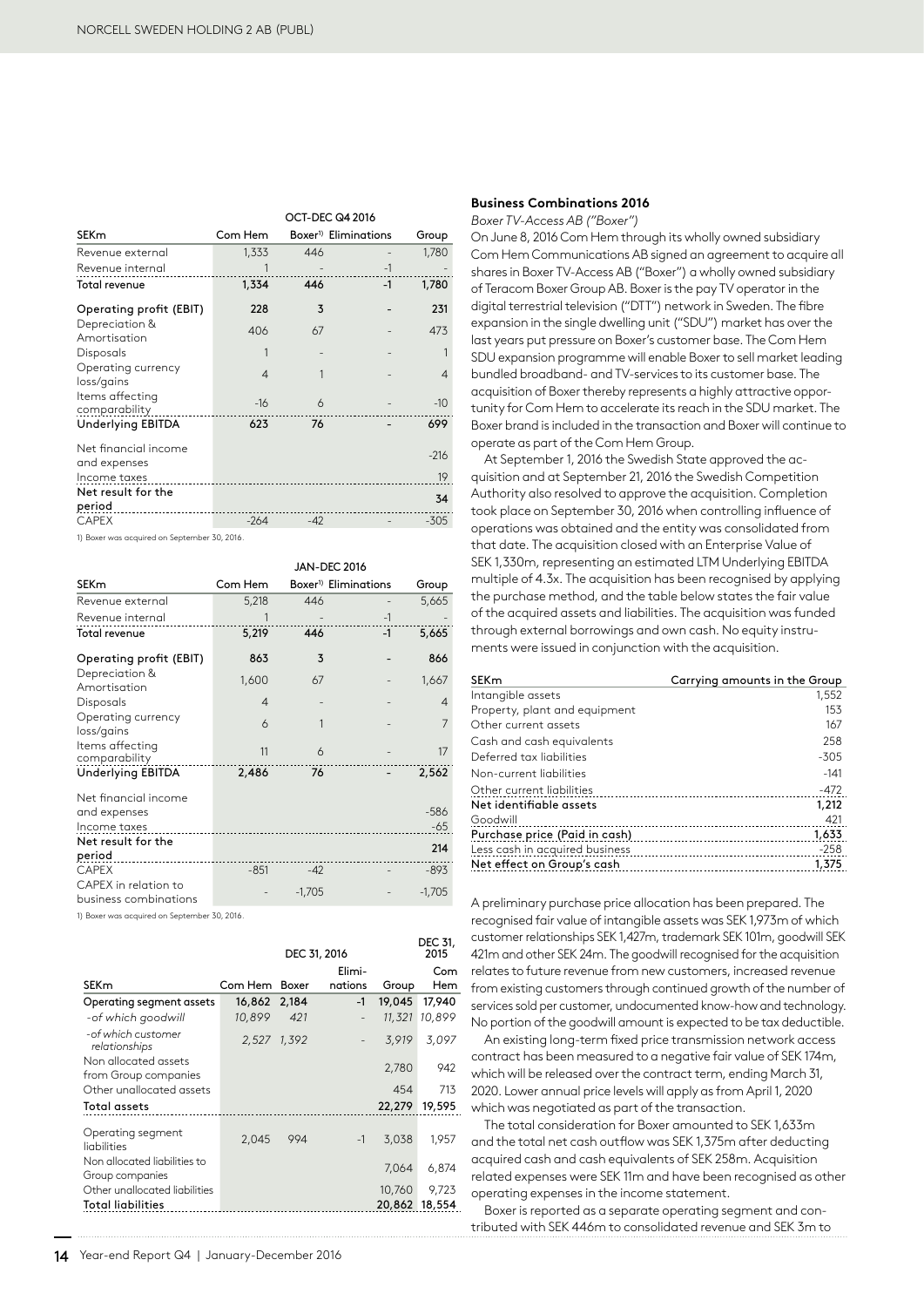operating profit since closing of the acquisition.

If the acquisition had been conducted on January 1, 2016, management estimates that the contribution to consolidated revenue would have been SEK 1,833m and the contribution to operating profit would have been SEK 57m.

### **Incentive programmes in the parent company Com Hem Holding AB**

In the parent company Com Hem Holding AB there are four incentive programmes, two long-term share-savings incentive programmes "LTIP 2015" and "LTIP 2016"and two programmes comprising a total of 4,949,944 issued and paid warrants. Employees in the subsidiaries of NorCell Sweden Holding 2 AB (publ) participates in all four programmes.

### **Events after the end of the reporting period**

In January 2017 the Board resolved to merge the parent company, NorCell Sweden Holding 2 AB (publ) and the wholly owned subsidiary Com Hem Communications AB into the subsidiary NorCell Sweden Holding 3 AB (publ), where NorCell Sweden Holding 3 AB (publ) will be the surviving entity.

### **2016 Annual Report**

The 2016 Annual Report will be availible at www.comhemgroup.se and can be obtained from the Company's head office at Fleminggatan 18 in Stockholm at least three weeks prior to the 2017 AGM, no later than April 30, 2017.

### **Auditor's report**

This year-end report has not been reviewed by the company's auditors.

### **Disclosure**

NorCell Sweden Holding 2 AB (publ) discloses the information provided in this year-end report pursuant to the terms and conditions for the Goup's outstanding Notes and Rule book for Issuers on Nasdaq Stockholm. The information was submitted for publication, through the agency of the contact person set out below at 7.30 a.m. CET January 31, 2017.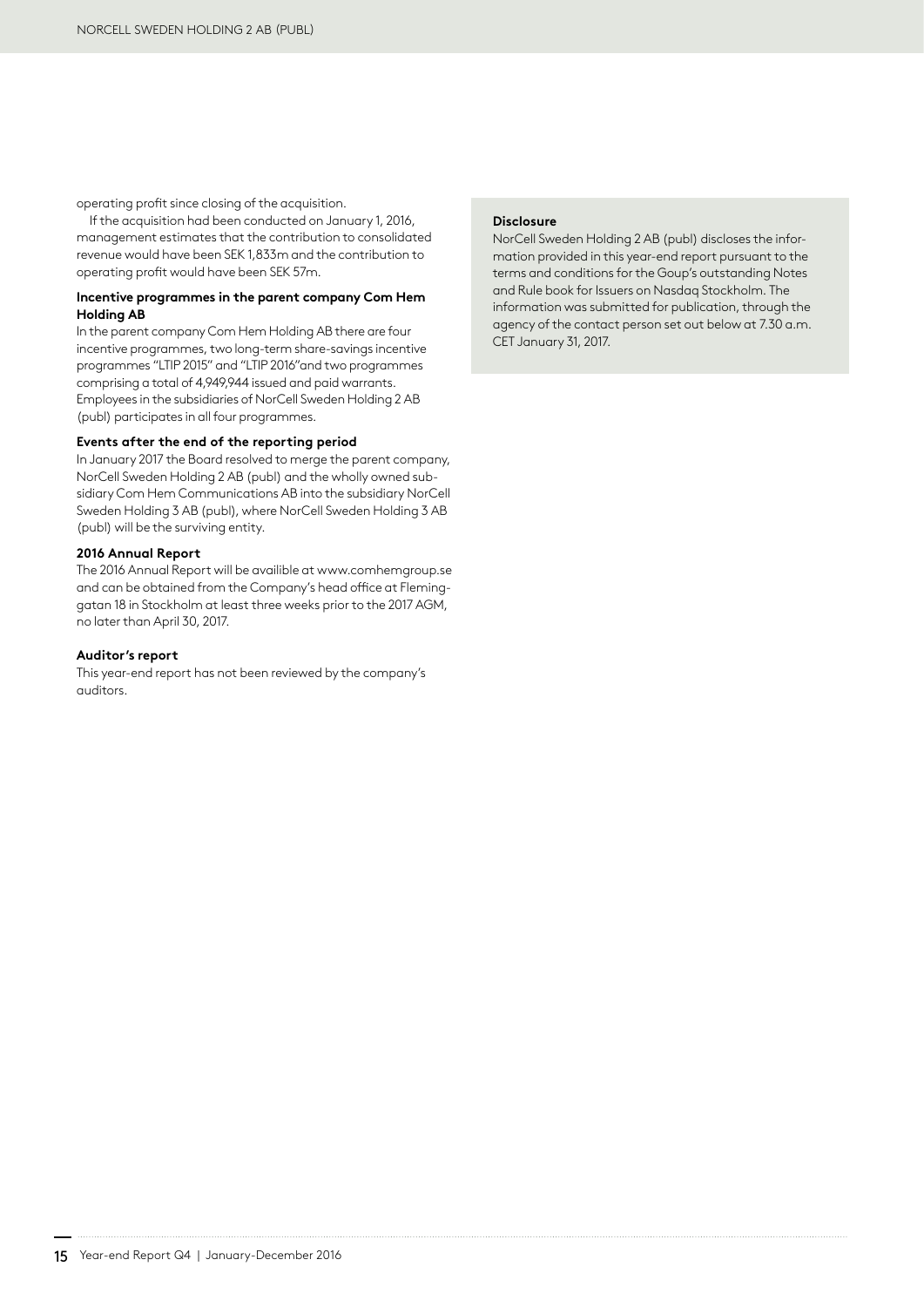### **Board's assurance**

The Board of Directors and the CEO certify that the year-end report gives a true and fair overview of the Parent Company's and Group's operations, their financial position and results of operations, and describes the material risks and uncertainties facing the Parent Company and other companies in the Group.

Stockholm January 31, 2017

Anders Nilsson Board member and CEO

Nicholas Stathopoulos<br>Chairman of the Board Mikael Larsson<br>Mikael Larsson Mikael Larsson Chairman of the Board

Joachim Ogland Andrew Barron

Board member

16 Year-end Report Q4 | January-December 2016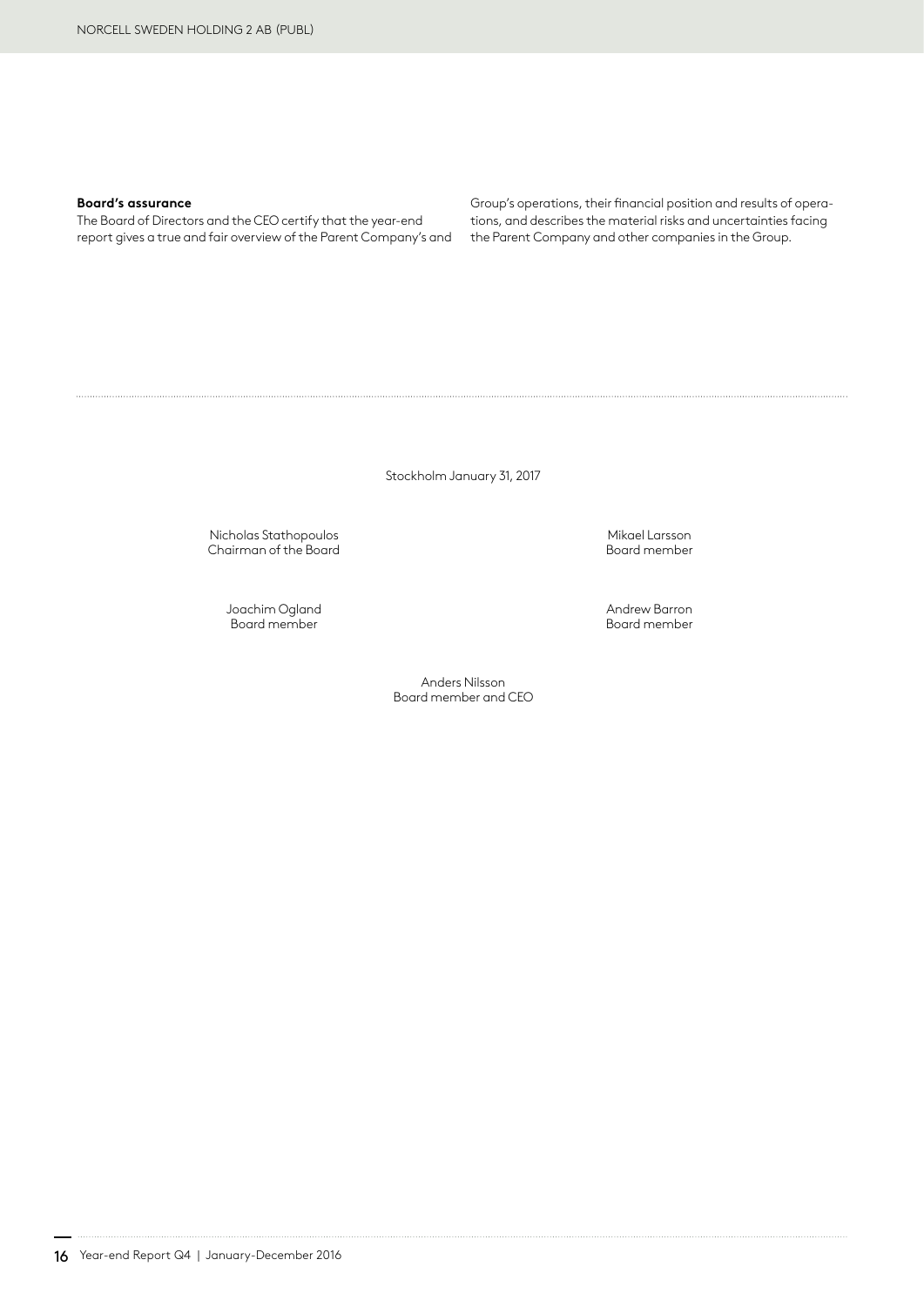# INDUSTRY TERMS

**Addressable footprint** Number of households connected to our fibrecoax and fibreLAN networks, third party open networks, and connected and/or passed by fibre in networks unbundled by the Group.

**ARPU** Average monthly revenue per user for the referenced period. ARPU is calculated by dividing the monthly revenue for the respective period by the average number of unique consumer subscribers for that period. The average number of unique consumer subscribers is calculated as the number of unique consumer subscribers on the first day in the respective period plus the number of unique consumer subscribers on the last day of the respective period, divided by two.

**Churn** The voluntary or involuntary discontinuance of services by a subscriber. From Q4 2016 cancellations are excluded.

**RGUs** Revenue generating units, which refer to each subscriber receiving basic or digital-TV, broadband or telephony services from Com Hem, Boxer or Phonera. A customer who has all three services is counted as three RGUs but one unique subscriber.

**SME** Small and medium enterprises. Refers to offices with 10-99 employees.

**SoHo** Single office/Home office. Refers to offices with 1-9 employees.

**Unique consumer subscribers** Unique consumer subscribers represent the number of individual end-users who have subscribed for one or more of the Com Hem Group's digital services (digital-TV, broadband and fixed telephony). Com Hem refers to the end-users receiving services directly through our own, third-party or unbundled networks as unique subscribers, even if the billing relationship for that end-user is with the end-user's landlord or housing association.